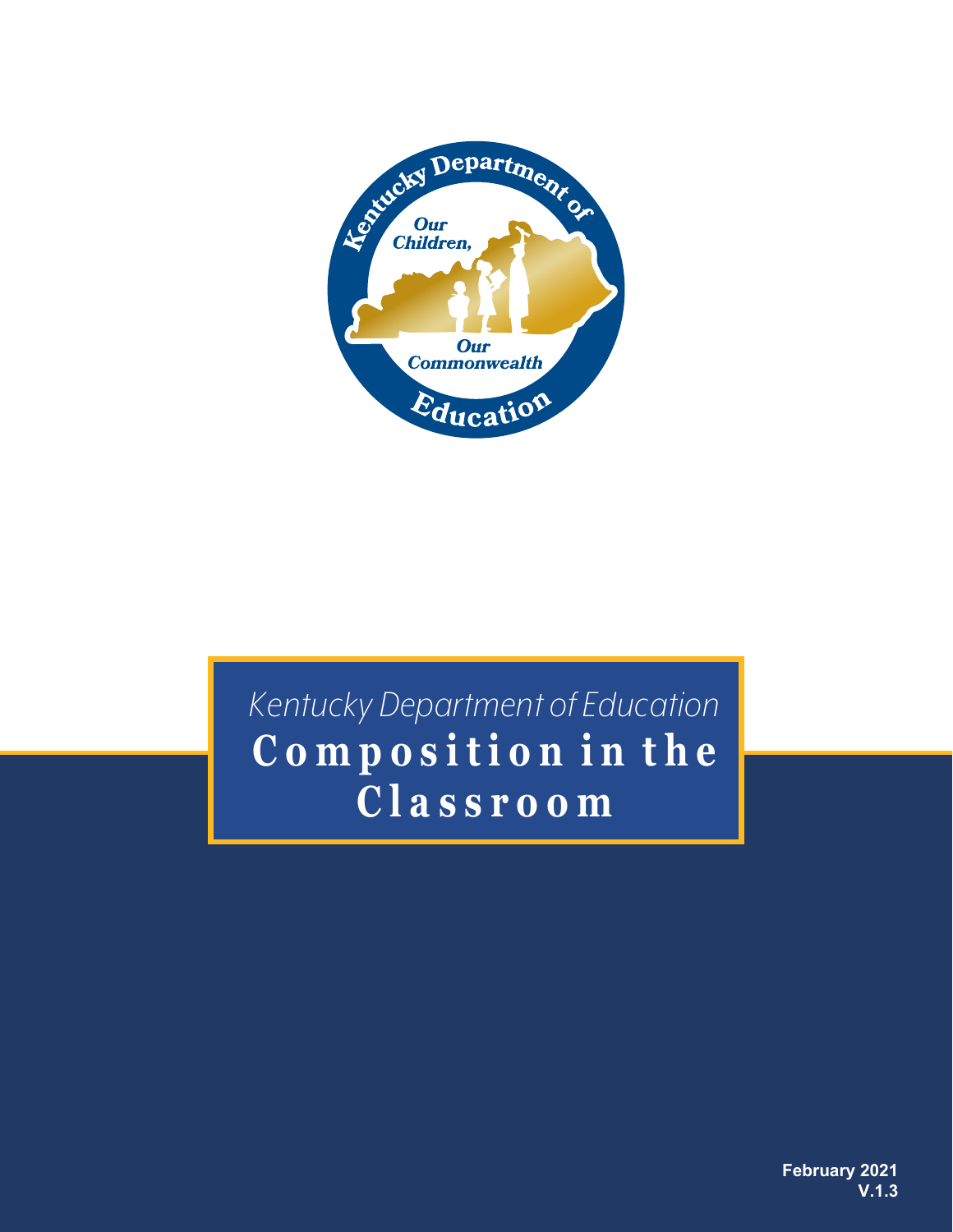## **Table of Contents**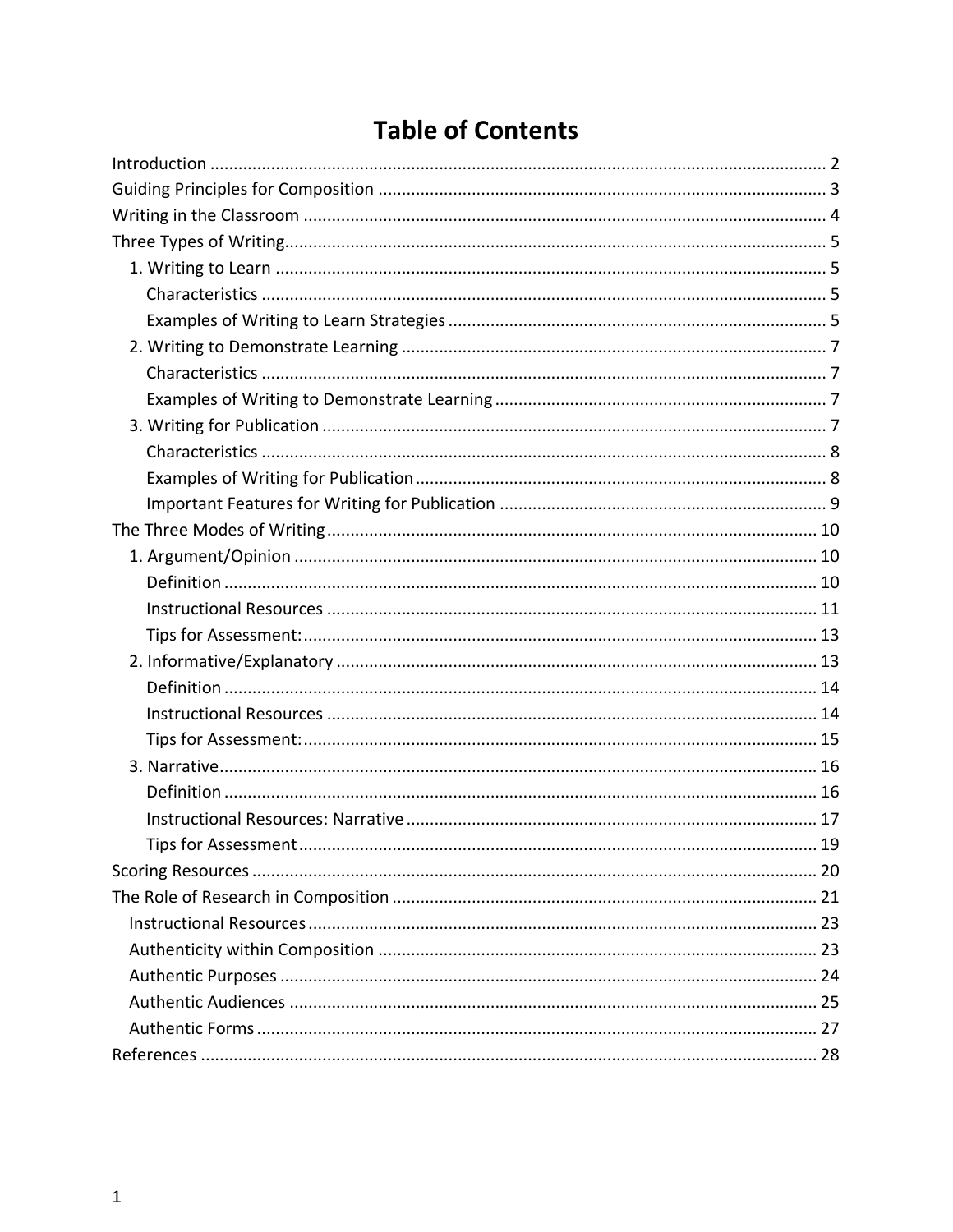#### **Introduction**

This resource was developed to help Kentucky educators provide students with opportunities to develop into confident, independent and proficient writers who are transition ready. Organized around the three modes of writing in the *Kentucky Academic Standards (KAS) for Reading and Writing*, information regarding standards instruction including writing to learn, writing to demonstrate learning and writing for publication is included in this document. Additionally, this document provides tips about instruction and classroom assessment.

The *KAS for Reading and Writing* establishes that students use a combination of print, non-print and digital resources to compose a variety of argument/opinion, informative/explanatory, narrative and research products. With scaffolding and support, students can develop and organize clear, coherent products that are appropriate to task, purpose and audience. Emphasis should be placed on text-based and evidence-based writing experiences. Text-based writing greatly benefits reading comprehension by encouraging students to review and reflect on what they have read. Reading and writing should be viewed as complementary learning rather than as separate subjects. Through engagement in the Reading and Writing standards and the Interdisciplinary Literacy Practices, students employ the writing process for various purposes and audiences to become effective and independent communicators. Students must be given opportunities to write in both short and extended time frames (*KAS for Reading and Writing 2019*).

The digital media skills and understandings are embedded throughout the Interdisciplinary Literacy Practices and standards, rather than addressed in a separate section. The practices focus on students' recognition of digital media as text, and Practice 7 states that students must "utilize digital resources to learn and share with others."

The Writing strand has been revised and renamed as the **Composition Strand** to denote the impact of digital literacy on the process of composing. Student composition should not be limited to writing on paper or drafting in a word processing document. Instead, they should use digital resources 1) to create, publish, research and update individual or shared products, 2) to take advantage of technology's capacity to link to other information and 3) to display information flexibly and dynamically (*KAS for Reading and Writing 2019*).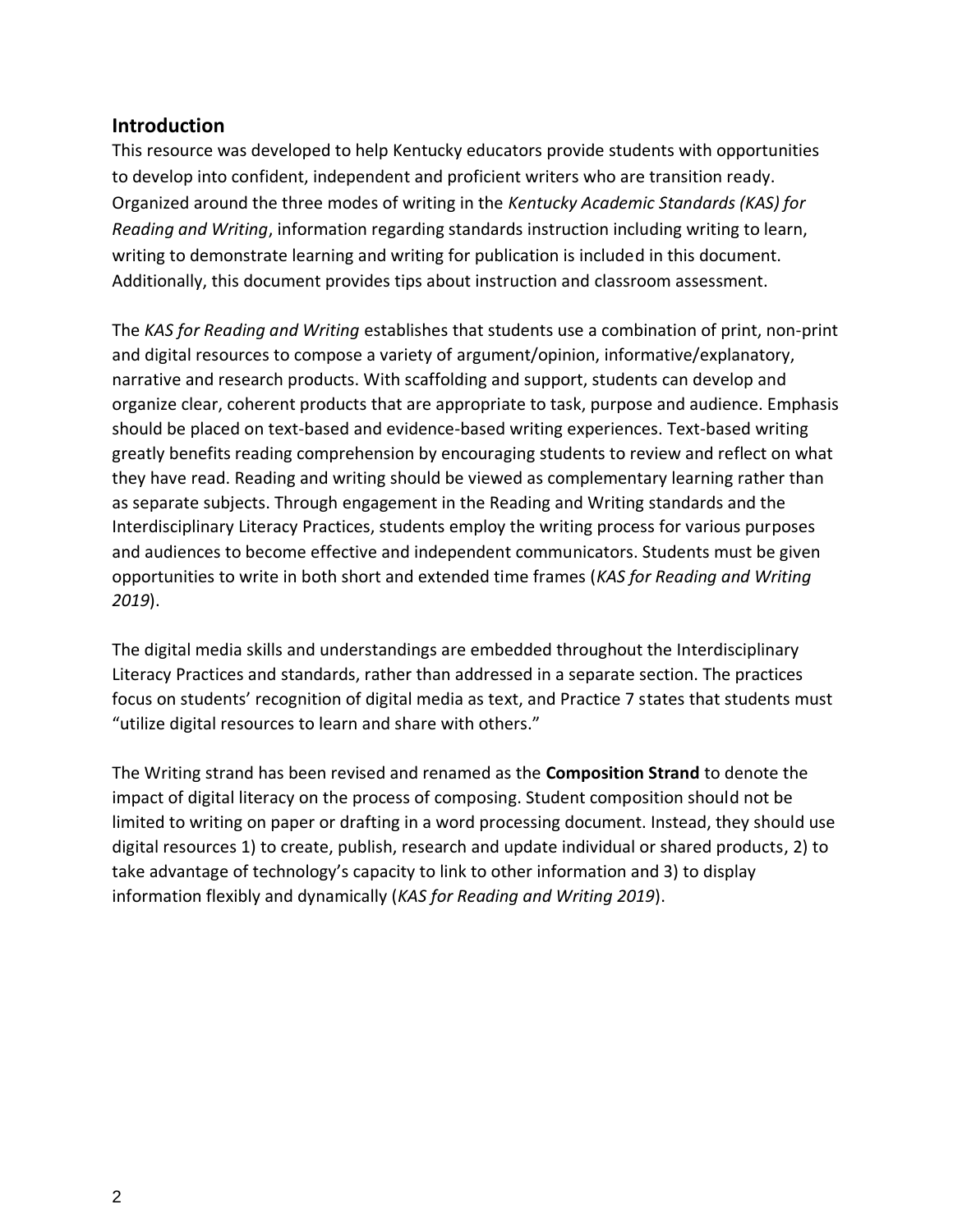### **Guiding Principles for Composition**

Although this document focuses on the three types (modes) and purposes of the first three guiding principles, guiding principles 4 through 7 work together to support all three modes of writing.

#### *Text Types and Purposes*

| Students will compose arguments to support claims in an analysis of substantive<br>topics or texts, using valid reasoning and relevant and sufficient evidence.                                 |
|-------------------------------------------------------------------------------------------------------------------------------------------------------------------------------------------------|
| Students will compose informative and explanatory texts to examine and convey<br>complex ideas clearly and accurately through the effective selection, organization<br>and analysis of content. |
| Students will compose narratives to develop real or imagined experiences or<br>events using effective technique, well-chosen details and well-structured event<br>sequences.                    |

#### *Production and Distribution*

| 4 | Students will use digital resources to create and publish products, as well as to<br>interact and collaborate with others.                                                   |
|---|------------------------------------------------------------------------------------------------------------------------------------------------------------------------------|
|   | Students will conduct short as well as more sustained research projects based on<br>focused questions, demonstrating an understanding of the subject under<br>investigation. |

#### *Research to Build & Present Knowledge*

| -6 | Students will gather relevant information from multiple print and digital sources, |
|----|------------------------------------------------------------------------------------|
|    | assess the credibility and accuracy of each source and integrate the information   |
|    | for the purposes of analysis, reflection and research while avoiding plagiarism.   |

#### *Range of Writing*

| Students will compose routinely over extended and shorter time frames for a |
|-----------------------------------------------------------------------------|
| variety of tasks, purposes and audiences.                                   |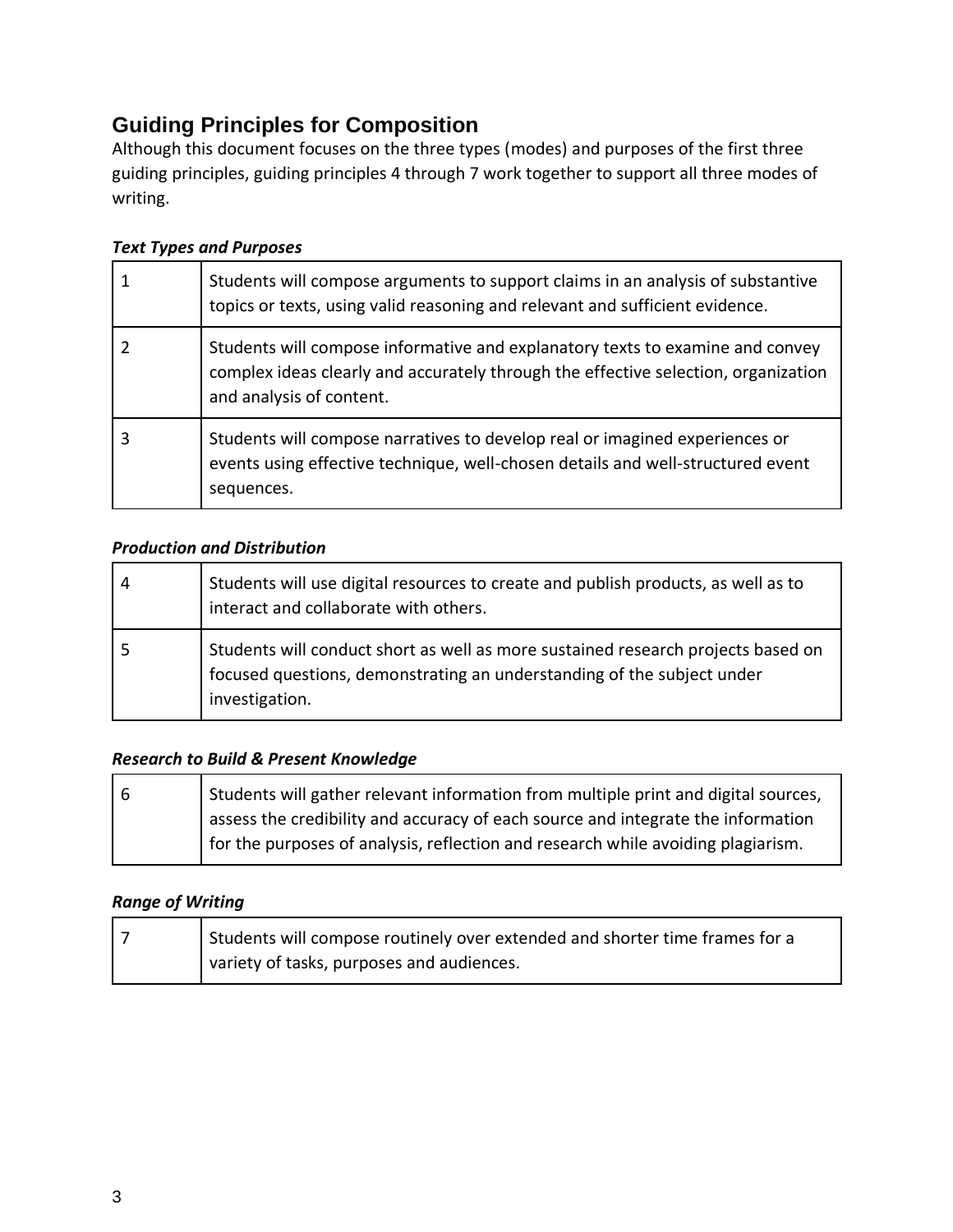### **Writing in the Classroom**

Developing the communication skills necessary to function in a complex and changing civilization is a foundational goal of the *Kentucky Academic Standards for Reading and Writing.* This intention is echoed across content areas, guiding teachers to provide opportunities for students to engage in discipline specific literacies. Writing, therefore, becomes a mode of learning, serving as an effective teaching tool to develop writers *and* deepen content understanding.

Composition Guiding Principle 1 calls for students to write routinely over an extended time frame (time for research, reflection and revision) and shorter time frames (a single sitting, a day or two) for a range of tasks, purposes and audiences. Therefore, an effective school-wide writing program will provide regular opportunities for all students to engage in the three types of writing.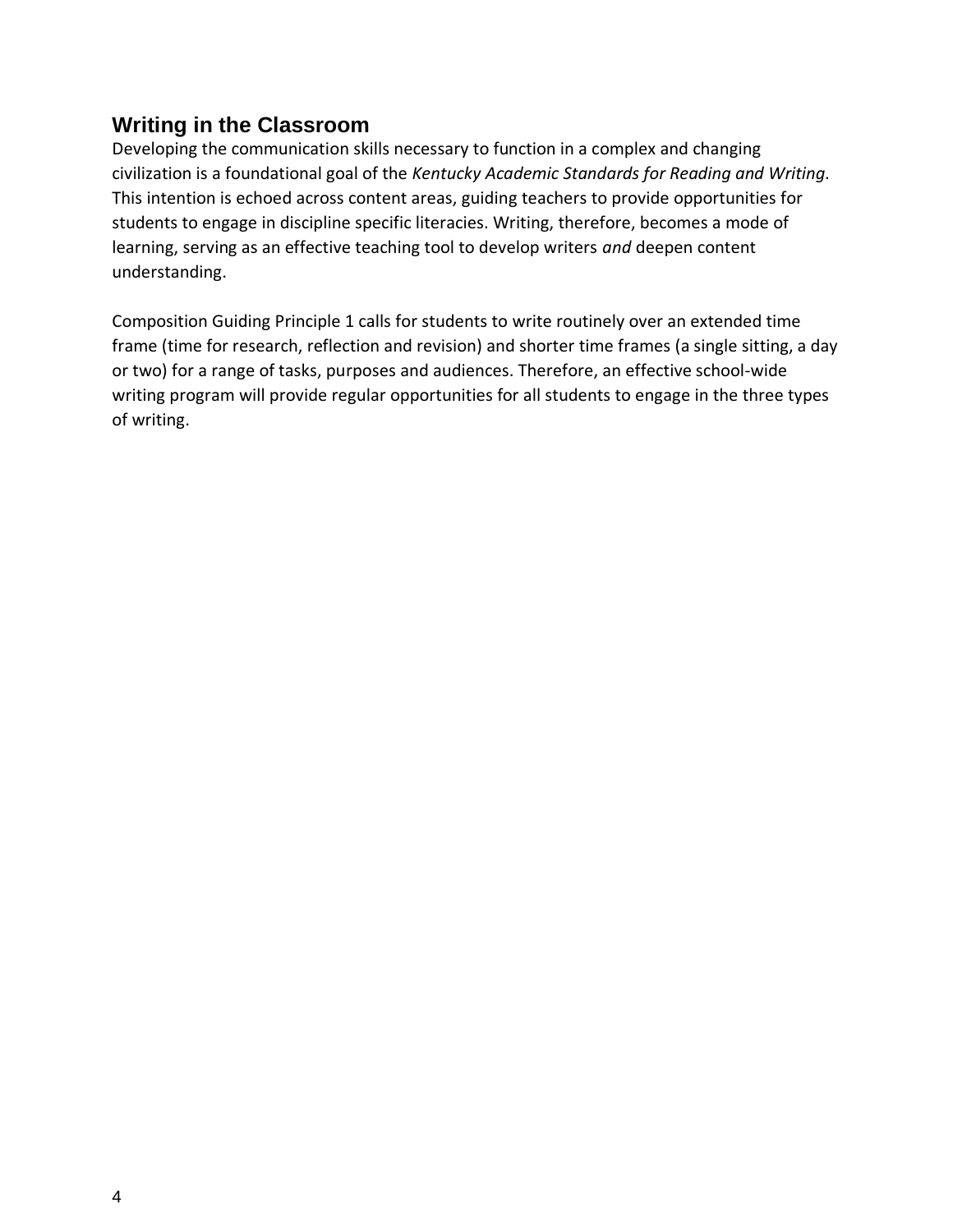### **Three Types of Writing**

Although all three types of writing are important, the purpose, audience and form may differ. Students use writing-to-learn and writing-to-demonstrate-learning strategies to make sense of their reading and learning experiences. Students write with a specific, authentic purpose and audience as they write for publication. Teachers should consider these differences when developing tasks and/or prompts and match these to meet the instructional goals of the unit.

#### **1. Writing to Learn**

Teachers include writing to learn primarily as an instructional tool to promote learning. The objective of writing to learn is not to produce a formal composition; usually, writing to learn is an informal, single-draft writing. The goals are to use this writing to deepen the student's understanding of subjects studied; to engage students in thinking, applying/extending knowledge and developing skills, and to help students reflect on themselves as learners.

Writing to learn not only helps students learn and obtain content knowledge, but it also builds student capacity to analyze, synthesize, comprehend and express their thinking in writing. Teachers can adapt this practice to serve their own goals, but considering some typical features can help teachers across grade levels and disciplines make decisions about how they will use writing to learn.

#### **Characteristics**

- Focuses on something relevant to learning and to the learner;
- Is performed regularly in the classroom (and sometimes outside of the classroom) as an instructional tool;
- Is an informal, single draft writing; length can vary, but usually is brief;
- Is sometimes held in a collection, such as a learning journal;
- May be teacher or student prompted;
- Has the learner as the primary audience;
- Is often shared and discussed to promote learning and understanding of content;
- Is not usually done for an authentic purpose or audience or in a real-world form;
- Emphasizes the student's thinking and learning, not formal composition skills;
- May use different ways to communicate and understand, such as diagrams, charts, lists, graphic organizers, visual representations, as well as sentences, paragraphs, etc.;
- Is not "marked" for conventions; and
- May or may not be graded. If graded, it may be done following a basic rubric, letter; and grades, points, check marks, scores for "best entries," etc.

#### Examples of Writing to Learn Strategies

• **Learning Journal, Learning Log, Class Journal**: These are collections of writing-to-learn entries done by the student in response to prompts provided by a teacher or student. Usually, the journal or log is maintained as a regular instructional tool in the classroom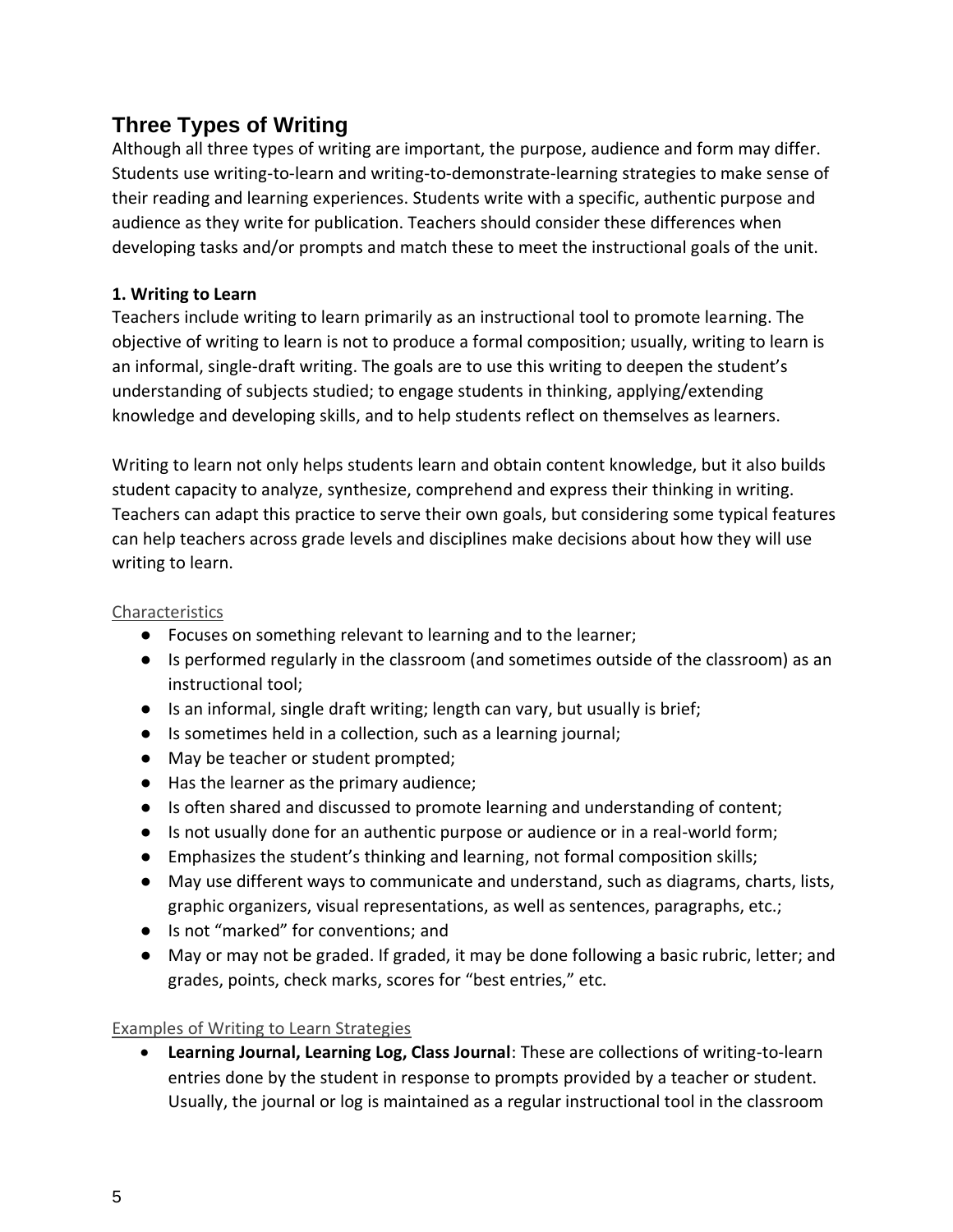and is used frequently to promote learning. A variation is the **Traveling Log**, in which each day a different student writes to record thoughts, summarize ideas or lessons, etc. Sometimes the log is made available to students who have been absent. Another variation is the **Sketch Journal** that contains drawings and writings relevant to the student's study: sketches of rooms for family and consumer sciences, plants in a science study, scenes from the study of history or geometric figures found in the real world. Other options include **Math Logs**, **Science Logs** or **Professional Notebooks**.

- **Dialogue Journal:** In this approach, the writing becomes a conversation between learners. One student writes an entry or note and another student replies. As an alternative, a page in the journal is divided, and one student writes on one side, and another student then writes on the other side, responding to the prompt AND to the classmate's entry. Another variation of the dialogue journal is between school and home. In this version, someone from home replies to the learner's entry, rather than another student.
- **Double-entry Journal/Split-page Journal:** Students divide journal pages in half and use each side for a different purpose (examples: one side for quoted lines from the text read and the other side for their response to the quote; one side for mathematical calculations and the other side for a written explanation of the process).
- **Reading-response Journal or Reading Responses:** This approach engages students in responding to reading materials relevant to their learning. Often, the teacher provides a prompt that is "open in nature," meaning that the teacher makes a request or provides a question and the student is expected to approach the prompt as he or she thinks best, making decisions and developing and supporting his or her thoughts about something read.
- **Writer's Notebook**: This notebook includes a variety of entries relevant to the student as a writer. Entries may be single-draft writings done to a prompt, written exercises aimed at giving the student experience trying out a technique or writing strategy, clippings and quotes from reading materials, resources the student might use in developing as a writer, etc. Many options are available. Some students include a section devoted to language, grammar, usage and conventions. Sometimes a separate **Grammar Notebook** is used for this work.
- **Entrance (Admit) or Exit Slips:** Students may bring these writings to class or complete them just before leaving. Usually brief "quick writes," this writing can serve a number of instructional purposes:
	- o Focusing student attention on the lesson to be taught that day or the next;
	- $\circ$  Setting the tone for the class lesson by prompting students' thinking relevant to the lesson;
	- o Helping students access schema, or prior experience/knowledge;
	- o Troubleshooting; and
	- o Student self-reflecting and/or assessing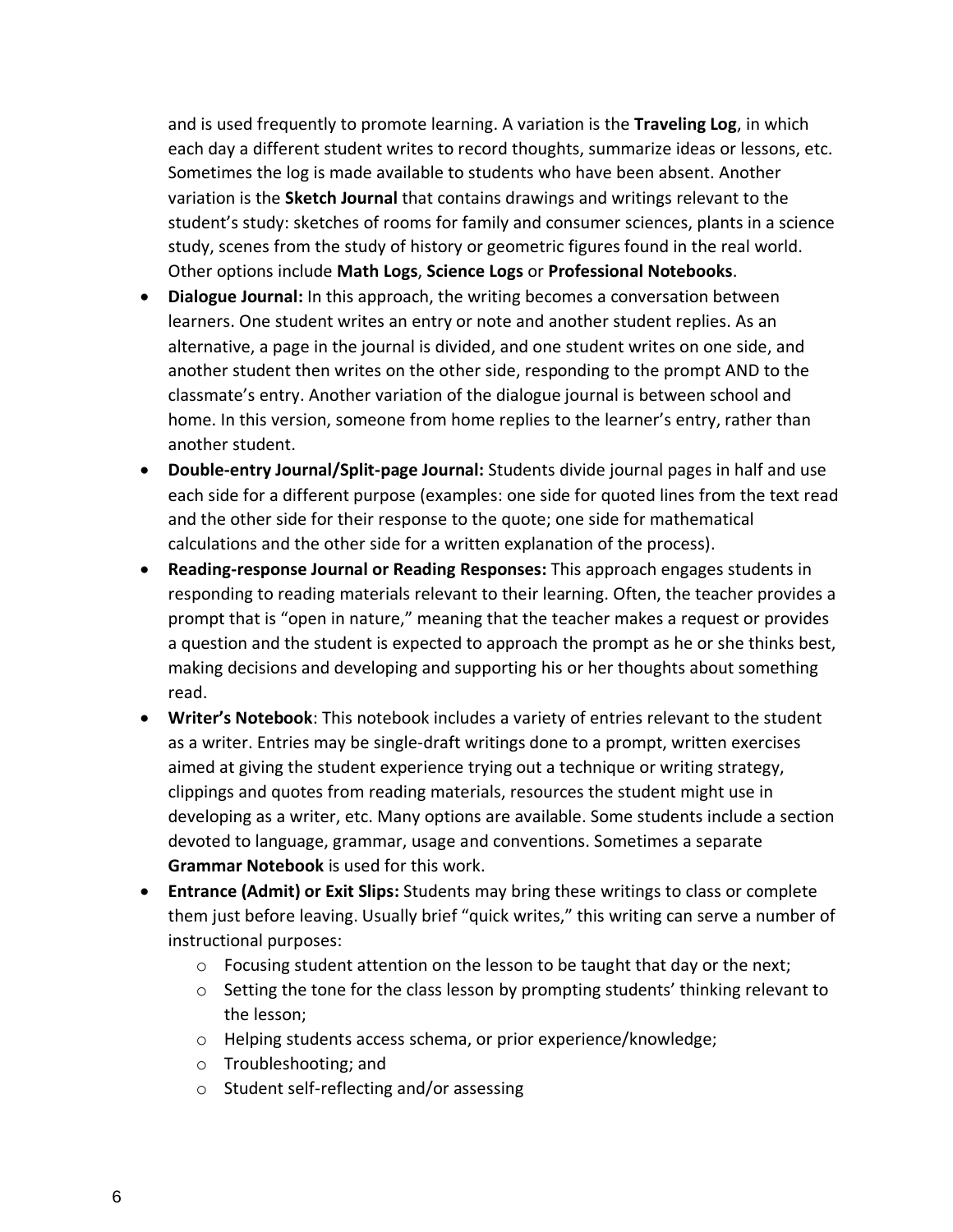• **Extended Response:** Teachers may ask students to respond to extended response type items in an informal way prior to using these kinds of questions as formal assessments. Students' responses may be in their journals or learning logs and can serve to prepare students for small group and whole group discussion of key concepts they need to master.

#### **2. Writing to Demonstrate Learning**

This type of writing is necessary in every classroom in order for a teacher to ascertain whether or not students understand the content and/or concepts being taught. Regularly asking students to think and write at the higher levels of Bloom's Taxonomy (i.e., analysis, synthesis, evaluation) can help students not only think through the content but also reveal the depth of their knowledge. Though this kind of writing certainly can promote learning, it is used especially to help teachers understand how well students are learning.

#### Characteristics

- Is Intended to help the teacher assess students' learning or ability to complete a task;
- Is a response to a school exercise, question, prompt or teacher assignment;
- Focuses on content knowledge or ability to apply learning and use skills taught;
- May or may not lead students to demonstrate ownership; may lead all students to write similar responses, showing their knowledge, memory, etc. for a question or prompt;
- Is usually in the form of a school exercise, not a form suitable for publication;
- Typically has the teacher as the intended audience;
- May be a single-draft writing, though in some cases such writings are taken through the writing process; and
- Is graded, marked or scored by the teacher following a scoring guide, rubric, etc.; comments usually focus on the student's learning but may also address compositional skills.

#### Examples of Writing to Demonstrate Learning

- Answers to extended-response prompts
- Answers to test questions
- Summaries of reading or an activity
- Explanation or analysis of a process, content or text(s) that have been read
- Research papers primarily presenting information
- Lab reports summarizing activities from an experiment
- Test essays

#### **3. Writing for Publication**

Authentic writing for publication is writing for authentic audiences and purposes that has been taken through the complete writing process**.** "Publication" suggests the writing has the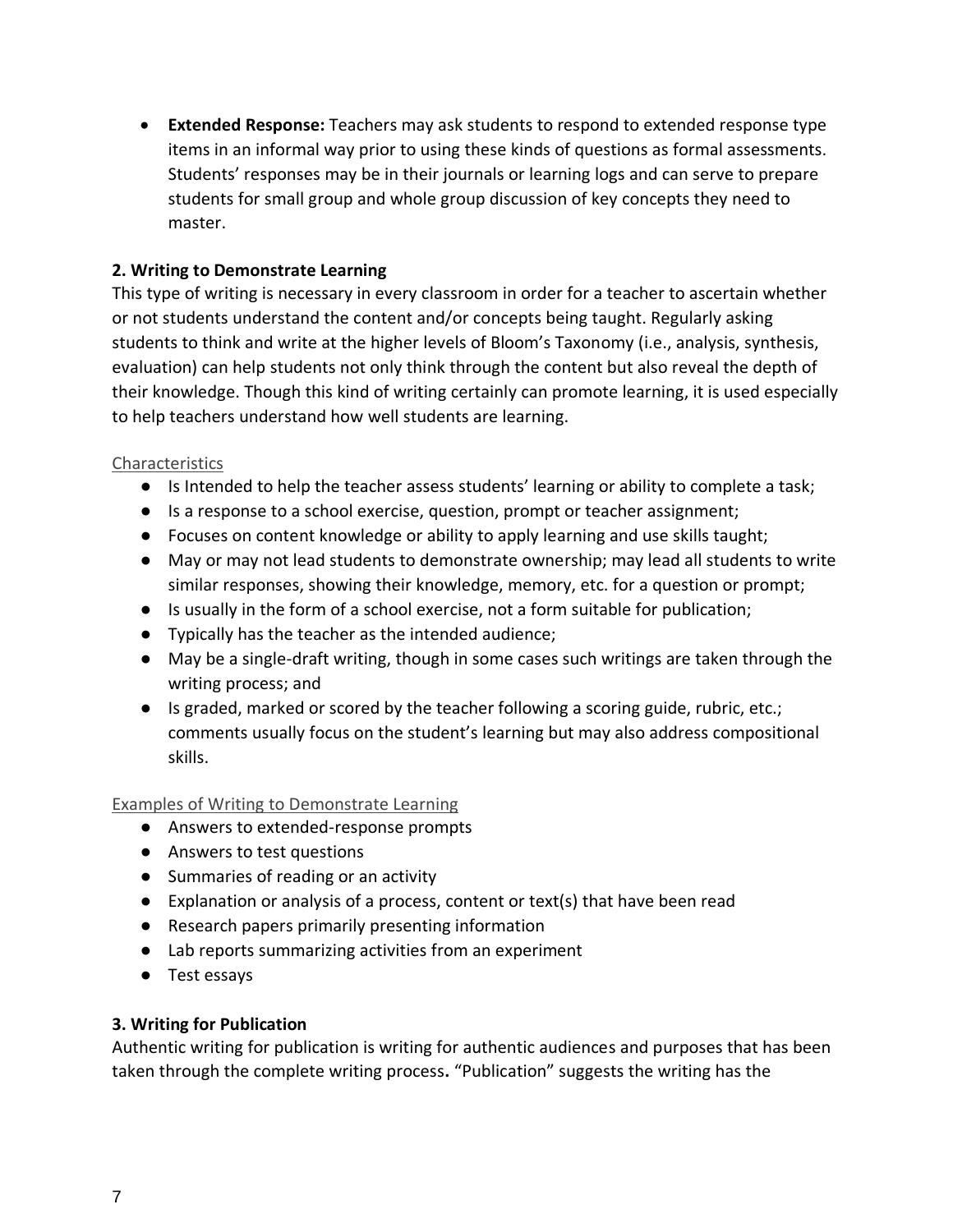potential to be shared with its intended audience and approximates writing done in a variety of real world settings, such as in a career or academic setting or in response to civic duty.

Pieces for publication are produced for an authentic audience and purpose and **are also directly relevant to students' learning**. Ideally, students make decisions about audience, purpose and/or form based on their interests, experiences or inquiry.

These pieces of writing are more successful when the writers pay careful attention to success criteria for writing. Teacher and/or student created rubrics may address audience/purpose, idea development, organization, word choice and conventions as well as the content of the subject matter.

#### Characteristics

- Is written with a specific, authentic purpose, with awareness of authentic readers, in real-world forms;
- Is intended to help students develop skills in communication and to promote their learning and thinking; authentic writing assesses skills in communication and may assess understanding of content in the study area, along with students' abilities to apply their learning and experiences to accomplish authentic purposes;
- Indicates how well students communicate ideas about their learning, experience and inquiry;
- Reveals student ownership: purposes, ideas, methods of support, use of learning and experiences, choices about readers and forms, etc.;
- Shows students' thinking; is not merely a summary, transcription, or record of an activity, or answer to a test question;
- Is usually taken through a full writing process—prewriting, drafting, revising, editing, publishing; and
- May be written in response to a prompt provided by the teacher, but may also be defined to some extent by the individual student.

#### Examples of Writing for Publication

- Articles, Reports, Research Papers, Brochures
- Speeches, Podcasts
- Memoirs, Short Stories, Plays/Scripts, Poems, Digital Stories
- Critiques/Reviews, Editorials
- Emails, Websites, Blogs/Vlogs
- Proposals
- Cartoons, Photo Stories
- Letters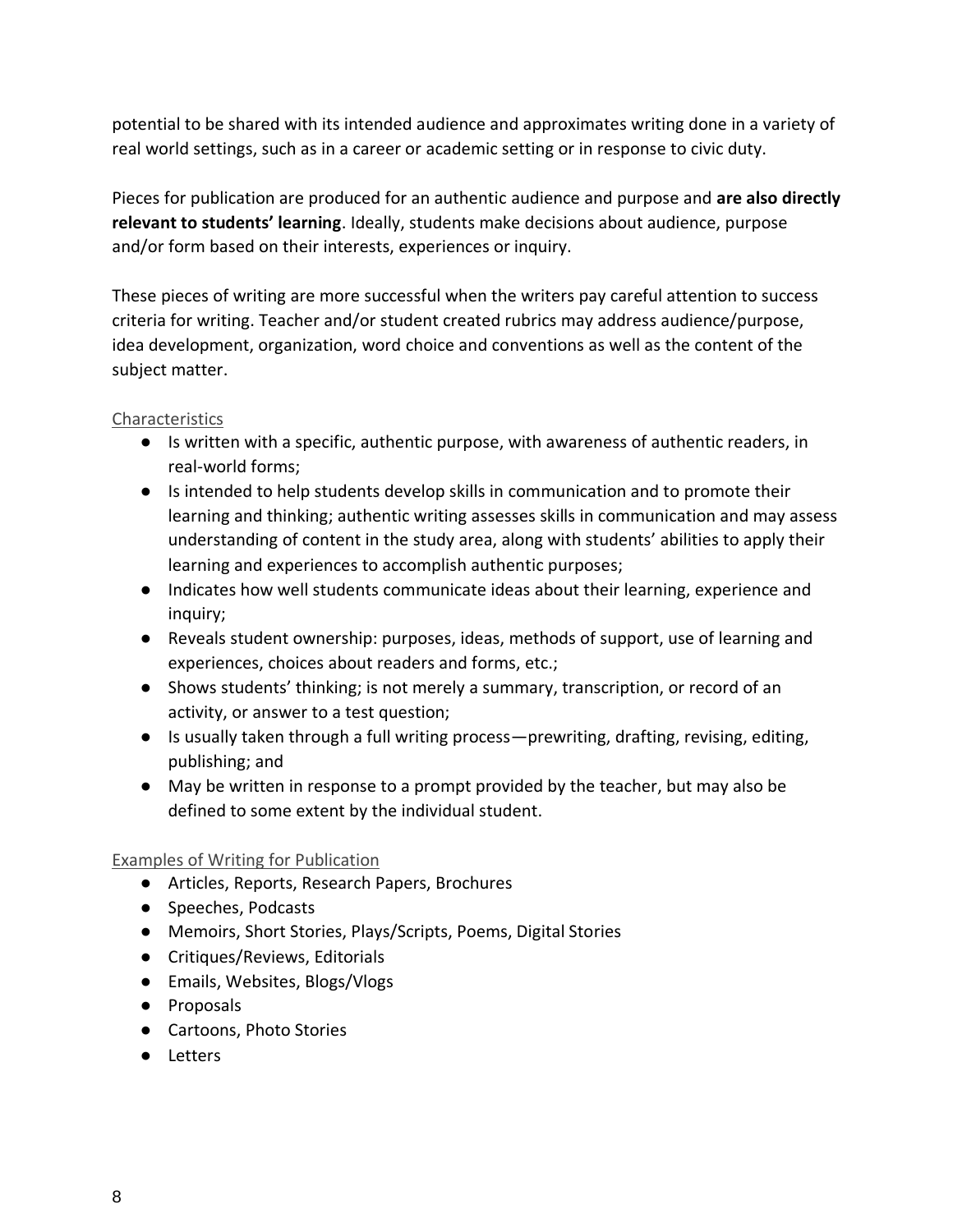#### Important Features for Writing for Publication

- **Authentic writing driven by specific purpose**—what the student wishes to accomplish through the piece. Whether the piece is written to share the human experience, to make a point through fiction, to convince a readership to take an action or to help readers gain a better understanding of a subject, the writer has an authentic reason for writing beyond that of simply demonstrating learning to the teacher.
- **Written in one or more of th[e](http://education.ky.gov/curriculum/conpro/writing/Documents/Three%20Modes%20of%20Writing%20in%20KCAS.pdf) Three Modes of Writing:**
	- o Argument/Opinion
	- o Informational/Explanatory
	- o Narrative
- **Authentic form** is suited to the purpose and the audience that reveals the purposeful use of the characteristics of the selected form. The student may use a variety of techniques or approaches appropriate to the audience and discipline.
- **Student ownership** is when students make decisions about their own piece (when they use their own ideas, purposes, approach, experience, learning, inquiry, organization, etc.) and take true ownership of the writing.
- **Well-developed ideas** reflect the student's thinking, understanding of content, and the ability to explain in order to help readers and to accomplish the purpose. The student develops ideas with depth and complexity to provide insight, support, and clarification of the topic through the use of appropriate and effective examples, details, facts, explanations, descriptions or arguments.
- **Awareness of authentic readers** allows the student to craft the writing in anticipation of audience's needs. In creating audience awareness, writers help readers by:
	- o providing specific details;
	- o conveying ideas of relevance;
	- o providing background information;
	- o revealing critical thinking;
	- o employing an appropriate tone; and
	- o organizing ideas.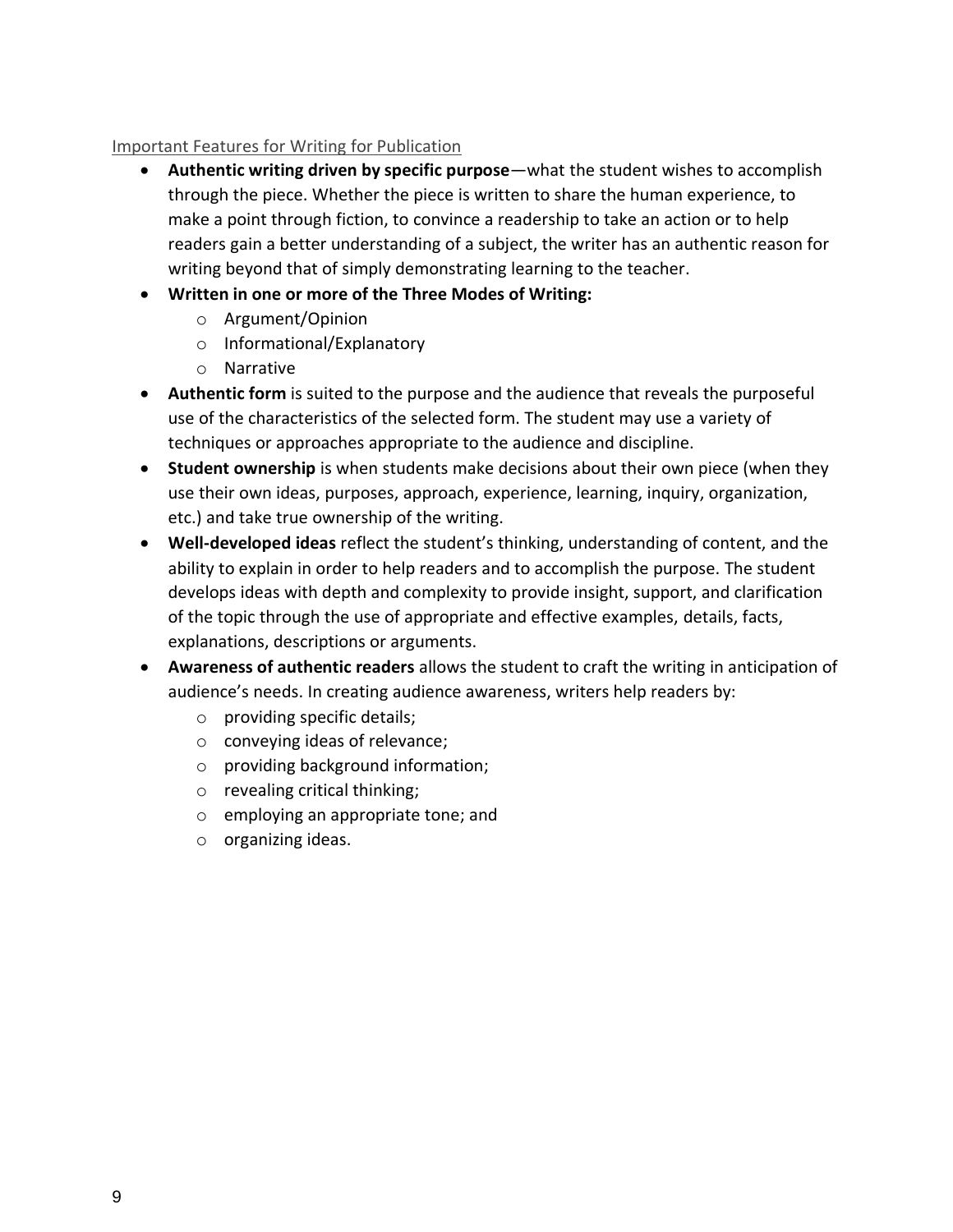### **The Three Modes of Writing**

This resource is organized around the three modes of writing (Argument/Opinion, Informative/Explanatory, and Narrative) in the *Kentucky Academic Standards for Reading and Writing* (2019). Within each of these three sections, readers will have access to information about the standards, instruction to support the teaching of the standards, and assessment. Formative assessment is emphasized.

#### **1. Argument/Opinion**

#### *Composition Guiding Principle 1*

Students will compose arguments to support claims in an analysis of substantive topics or texts, using valid reasoning and relevant and sufficient evidence.

Beginning in kindergarten, students are asked to communicate their opinions – a building block to writing effective arguments. There is a shift at grade 6 from composing opinion pieces to composing arguments. Argumentation (both writing and evaluating) is a critical thinking skill necessary for students to be literate citizens in a global society. The importance of the standard is seen in its primary placement within the *Kentucky Academic Standards for Reading and Writing.*

#### Definition

In Lunsford's (2010) *Everything's an Argument*, the distinction is made that "the point of argument is to use evidence and reason to discover some version of the truth. Argument of this sort leads audiences toward conviction – an agreement that a claim is true or reasonable or that a course of action is desirable. The aim of persuasion is to change a point of view or to move others from conviction to action. In other words, writers or speakers argue to discover some truth; they persuade when they think they already know it" (p 7). According to the *Kentucky Academic Standards for Reading and Writing*, the purpose of argument/opinion writing is to change the reader's point of view, to bring about some action on the reader's part and to ask the reader to accept the writer's explanation or evaluation of a concept, issue or problem, using reason and logic to demonstrate the validity of the writer's claim.

|                          | Opinion                                                                                                                                    | Argument                                                                                   |
|--------------------------|--------------------------------------------------------------------------------------------------------------------------------------------|--------------------------------------------------------------------------------------------|
| <b>Writer's Purpose</b>  | The writer supports an opinion<br>that is rooted in an individual's<br>perspective based on real-world<br>experiences or provided sources. | The writer evaluates relevant,<br>credible evidence and ideas to<br>arrive at a judgement. |
| <b>Writer's Approach</b> | The writer convinces an audience                                                                                                           | The writer convinces an audience                                                           |

#### **Opinion vs. Argument**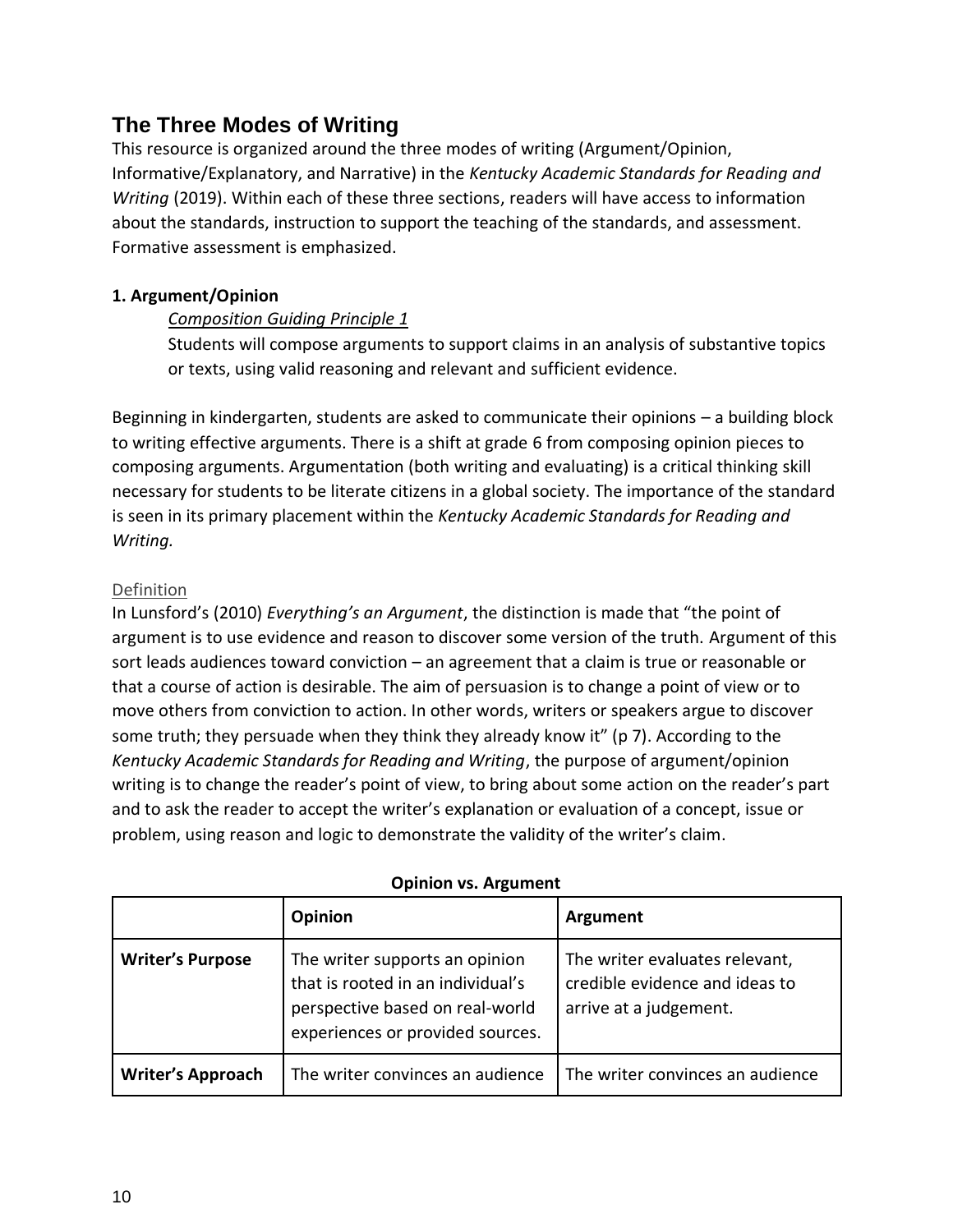|                         | Opinion                                                                                                                                                                                                                                                                          | <b>Argument</b>                                                                                                                                                                                                                                                                                                                                                                                                                                                   |
|-------------------------|----------------------------------------------------------------------------------------------------------------------------------------------------------------------------------------------------------------------------------------------------------------------------------|-------------------------------------------------------------------------------------------------------------------------------------------------------------------------------------------------------------------------------------------------------------------------------------------------------------------------------------------------------------------------------------------------------------------------------------------------------------------|
|                         | to adopt a particular stance on a<br>topic/issue based on the writer's<br>personal, moral or emotional<br>appeal.<br>The writer convinces an audience<br>to adopt a particular stance on<br>topics/texts based on the writer's<br>perspective with reasons and<br>information.   | to adopt a particular stance on a<br>topic/issue based on well-<br>established claims, credible<br>evidence and valid reasoning from<br>text to lead the reader toward a<br>specific conviction.                                                                                                                                                                                                                                                                  |
| <b>Writer's Actions</b> | The writer:<br>• analyzes topics/texts.<br>• introduces the topic/text<br>clearly.<br>• states an opinion.<br>• supports the opinion with<br>logical reasoning and<br>logically ordered and<br>relevant evidence.<br>provides a concluding<br>section to support the<br>opinion. | The writer:<br>• analyzes substantive<br>topics/texts.<br>anticipates the audience's<br>knowledge and concerns.<br>· introduces claims/<br>counterclaims and organizes<br>reasons and evidence<br>logically.<br>supports claims with<br>relevant, sufficient evidence<br>and valid reasoning.<br>acknowledges opposing<br>viewpoints.<br>• addresses and refutes<br>opposing claims.<br>provides a concluding<br>statement or section to<br>support the argument. |

#### Instructional Resources

A significant key to learning is student engagement. Argument is a natural vehicle for grabbing attention and providing a topic to discuss research and write about – often with passion. Teaching skills for writing effective arguments is a natural student engagement tool. Using best practices that encourage critical thinking and allow room for choice and inquiry, students develop a habit of mind that is powerful enough to propel them closer to becoming literate citizens.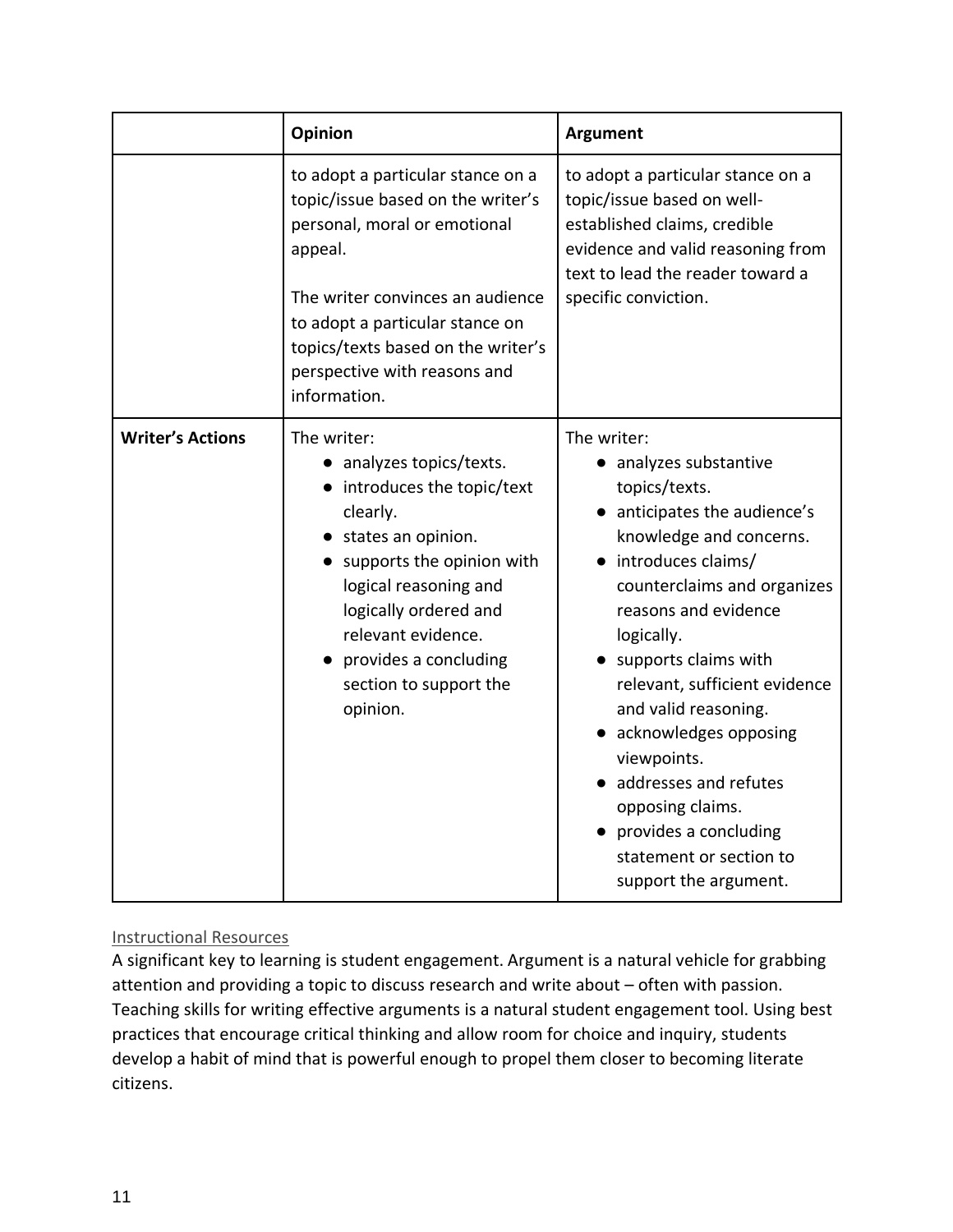|                                                | <b>Examples of Elementary</b><br><b>Instructional Resources</b>                                                                                                                        | <b>Examples of Secondary</b><br><b>Instructional Resources</b>                                                                                                                                                                                                                          |
|------------------------------------------------|----------------------------------------------------------------------------------------------------------------------------------------------------------------------------------------|-----------------------------------------------------------------------------------------------------------------------------------------------------------------------------------------------------------------------------------------------------------------------------------------|
| <b>Preparing to</b><br><b>Write/Prewriting</b> | <b>Opinion Formation Cards</b><br><b>Developing Opinions</b><br><b>Outlining Opinion Essays</b><br><b>Using Graphic Organizers</b><br>The Writing Teacher's<br><b>Strategy Guide</b>   | • Website/Source Credibility:<br>4 Fake Sites to Teach<br><b>Students Website Evaluation</b><br>Dog Island<br>Dihydrogen Monoxide<br><b>Pacific Northwest Tree</b><br><b>Octopus</b><br><b>All About Explorers</b>                                                                      |
| <b>Gathering Evidence</b>                      | <b>Fact vs. Opinion</b><br><b>Evidence Detective</b><br><b>Gathering Information from</b><br><b>Multiple Sources</b><br><b>Learning Across the</b><br>Curriculum                       | <b>Evidence Logs</b><br><b>Citing Evidence for Claims</b><br><b>Textual Evidence Swap Meet</b><br><b>Analyzing Writer's Craft:</b><br><b>Evidence</b><br><b>Citing and Justifying</b><br><b>Evidence</b><br><b>Evaluating and Producing</b><br>Claims, Evidence, and<br><b>Warrants</b> |
| <b>Discussion</b>                              | <b>Debate Opinions</b><br><b>Debate or Trial Strategy</b>                                                                                                                              | <b>Socratic Seminar</b><br><b>Crafting Text Dependent</b><br><b>Questions for Socratic</b><br>Seminar<br><b>Round Table Discussion</b><br><b>Accountable Talk</b><br><b>Building Arguments Through</b><br>Mini-Debates                                                                  |
| Drafting/<br><b>Publication</b>                | <b>Declaring an Opinion</b><br>Elaborate on Reasons to<br><b>Support an Opinion</b><br><b>Developing Opinions and</b><br><b>Responding to Suggestions</b><br><b>Writing an Opinion</b> | <b>Writing and Revising Claims</b><br><b>Connecting Evidence to</b><br>Claims<br><b>Making Moves with</b><br>Evidence<br><b>They Say/I Say Templates</b>                                                                                                                                |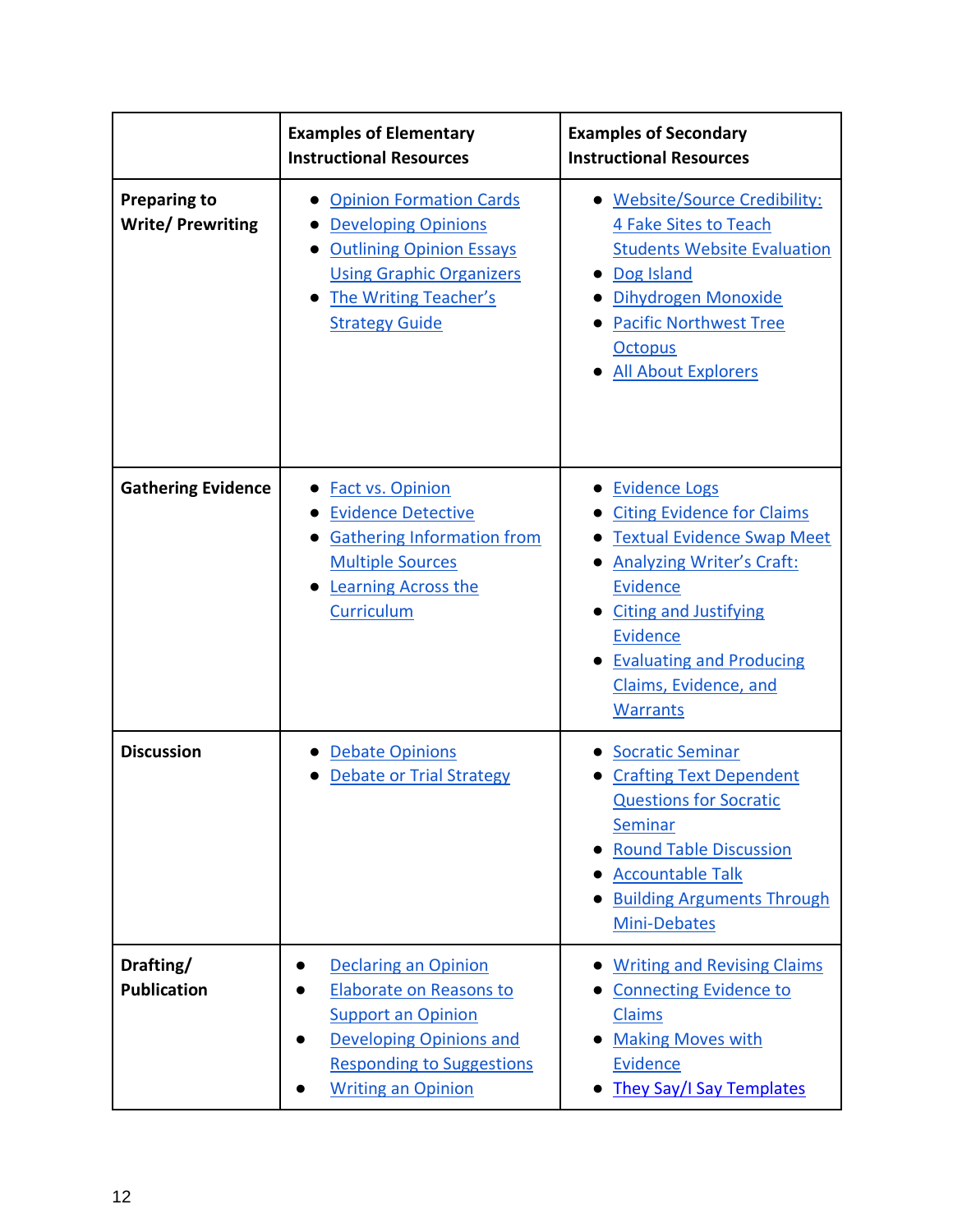| <b>Examples of Elementary</b><br><b>Instructional Resources</b>             | <b>Examples of Secondary</b><br><b>Instructional Resources</b> |
|-----------------------------------------------------------------------------|----------------------------------------------------------------|
| <b>Writing Informed Opinions</b><br><b>Writing a Persuasive</b><br>Argument |                                                                |

*The resources listed are possible suggestions and examples; they are not the only resources available and should not be considered a comprehensive list used to obtain mastery of the standard.*

#### Tips for Assessment:

- Analyze and evaluate writing models (student, teacher or professionally generated) using established scoring rubrics to determine strengths and areas of growth for specific elements.
- Provide feedback on longer and more sustained writing opportunities as well as those completed in shorter time frames, based on established evaluation rubrics.
- Assess and provide constructive feedback on the conventions of student writing within the context of writing about a specific topic.
- Provide opportunities for students to demonstrate their ability to construct effective argumentative or opinion writing pieces of various lengths, using textual evidence as well as relevant reasoning/details.
- Provide opportunities for students to assess their own work and the work of their peers based on established evaluation rubrics.
- Provide intentional evaluation and feedback on individual components/elements of the writing piece (as defined by grade level-specific standards), while also assessing the overall structure and organization of the piece throughout the entire writing process.

#### **2. Informative/Explanatory**

#### *Composition Guiding Principle 2*

Students will compose informative and explanatory texts to examine and convey complex ideas clearly and accurately through the effective selection, organization and analysis of content.

Transition ready students must use writing to "examine and convey complex ideas clearly" and to "demonstrate understanding of the subject under investigation". This writing is closely related to the reading of complex and varied texts as they must "integrate the information for the purposes of analysis, reflection, and research while avoiding plagiarism". To be literate citizens, students must demonstrate the ability to synthesize information from a variety of sources in their writing.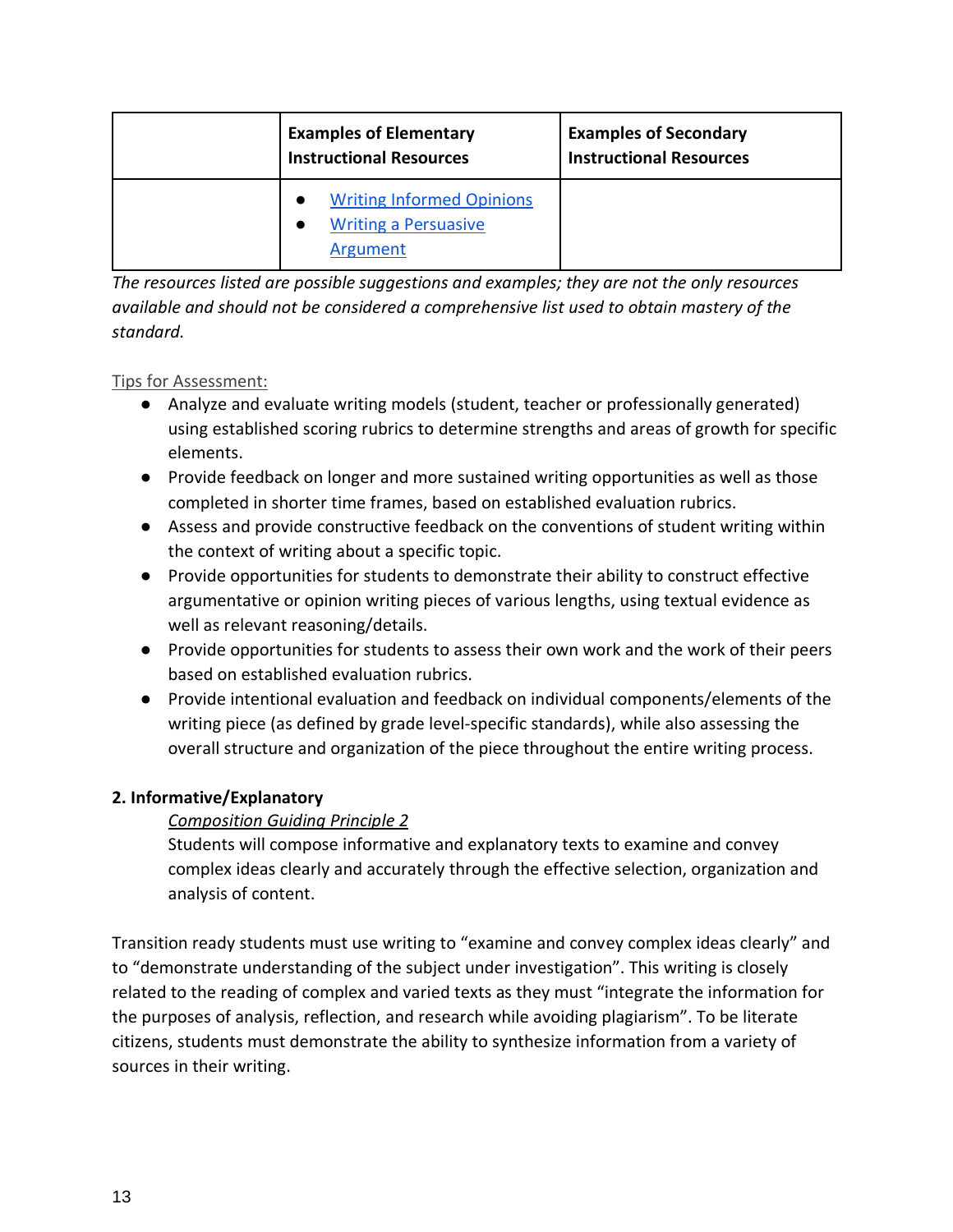#### Definition

Informative/Explanatory writing requires students to clearly and accurately examine and convey complex ideas, concepts and information. Students will answer questions of why or how. Informative/Explanatory writing does not aim to change the reader's thinking or move the reader to take action. Instead, it gives students the opportunity to demonstrate their knowledge on a particular subject. Different forms may include literary and rhetorical analysis, compare and contrast essays, blog posts, manuals, instructions, reports, resumes, journal entries, lab reports, documentaries, infographics or proposals.

|                          | Informative/Explanatory                                                                                                                                                                                                                                                                                                                                                                                                                                                                                                                                   |  |
|--------------------------|-----------------------------------------------------------------------------------------------------------------------------------------------------------------------------------------------------------------------------------------------------------------------------------------------------------------------------------------------------------------------------------------------------------------------------------------------------------------------------------------------------------------------------------------------------------|--|
| <b>Writer's Purpose</b>  | Demonstrates the ability of the writer to:<br>increase readers' knowledge of a subject, topic and/or text;<br>$\bullet$<br>help readers better understand a procedure, process, subject,<br>topic and/or text; and<br>provide readers with an enhanced comprehension of a concept.                                                                                                                                                                                                                                                                        |  |
| <b>Writer's Approach</b> | The writer uses personal background knowledge along with<br>information obtained from multiple print and non-print texts to<br>produce a piece of writing that focuses on a centralized idea or topic.                                                                                                                                                                                                                                                                                                                                                    |  |
| <b>Writer's Actions</b>  | The writer:<br>introduces the topic clearly.<br>clearly organizes ideas and groups related information logically;<br>includes formatting, illustrations and multimedia when useful to<br>aiding comprehension;<br>develops the topic with facts, definitions, concrete details,<br>quotations or other information and examples related to the<br>topic;<br>uses precise language and domain-specific vocabulary to inform<br>about or explain the topic; and<br>provides a concluding section that supports the information or<br>explanation presented. |  |

#### Instructional Resources

Transition ready students "compose informative and explanatory texts to examine and convey complex ideas clearly," which directly leads to increased knowledge and understanding of a specific subject. According to Graham, Harris and Herbert (2010) of Vanderbilt University, writing practices that strengthen students' reading include having students write about the text they read, teaching students the writing skills and processes that go into creating text, and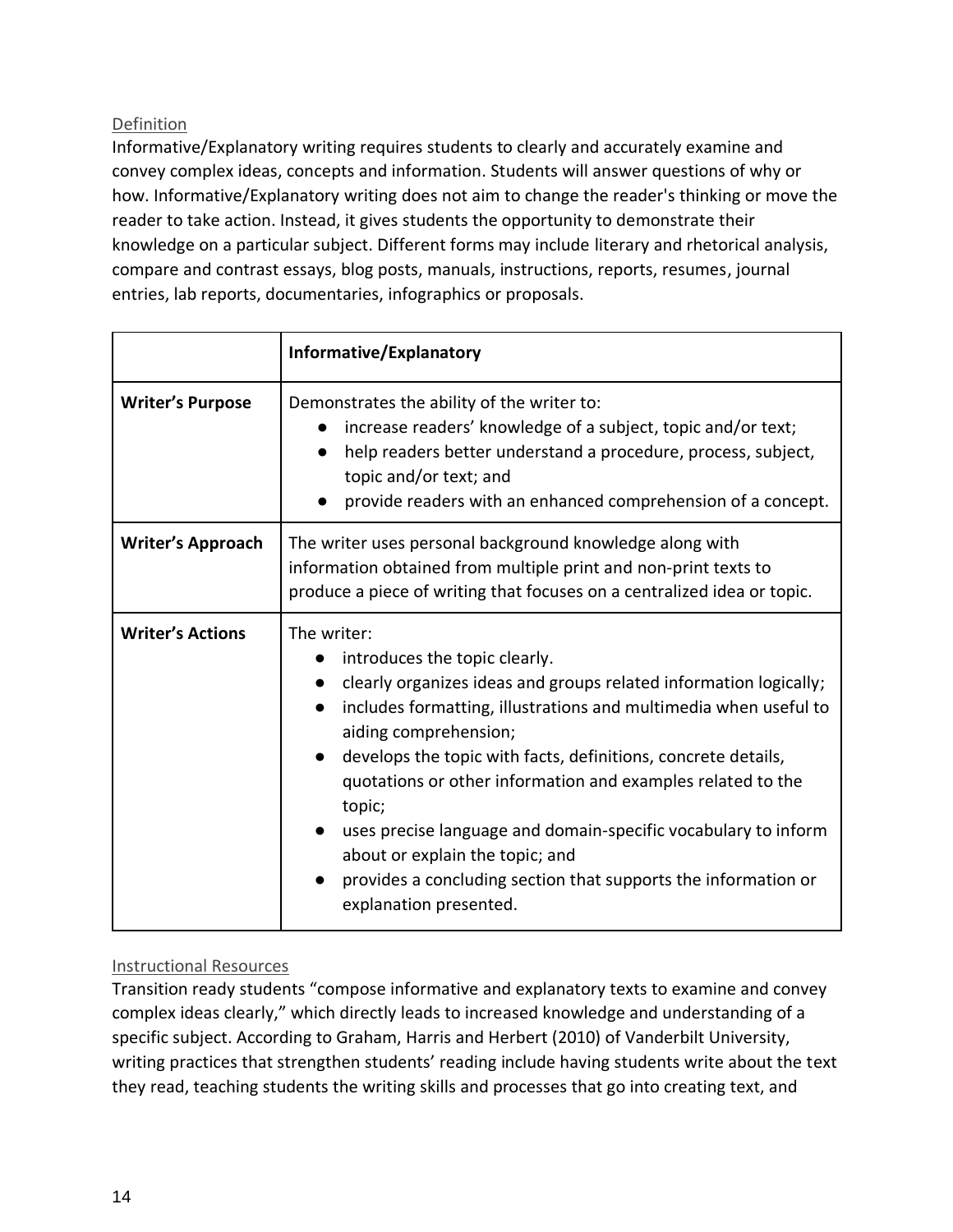increasing how much students write. These practices are easily incorporated into a curriculum that includes informative/explanatory writing. Providing students with opportunities for informative/explanatory writing will make them literate citizens in a global community.

|                                         | <b>Examples of Elementary</b><br><b>Instructional Resources</b>                                                                                                | <b>Examples of Secondary</b><br><b>Instructional Resources</b>                                                                                       |
|-----------------------------------------|----------------------------------------------------------------------------------------------------------------------------------------------------------------|------------------------------------------------------------------------------------------------------------------------------------------------------|
| <b>Preparing to</b><br>write/Prewriting | <b>ReadWriteThink Graphic</b><br><b>Organizers</b><br><b>Informational Writing</b><br><b>Supports</b><br><b>The Writing Teacher's</b><br><b>Strategy Guide</b> | NYT's 1,000 Writing<br><b>Prompts for Students</b><br><b>National Geographic</b><br><b>Informational Graphic</b><br><b>Organizers</b>                |
| <b>Gathering Evidence</b>               | <b>Shrinking Notes</b><br><b>Responding to a Read Aloud</b><br>Learning Across the<br>Curriculum                                                               | <b>Story Corps</b><br>But Why: A podcast for<br><b>Curious Kids</b><br><b>Shrinking Notes</b><br><b>Analyzing Writer's Craft:</b><br><b>Evidence</b> |
| <b>Discussion</b>                       | <b>Primary Socratic Seminar</b><br><b>Small Group Discussions</b><br><b>15 Effective Discussion</b><br><b>Strategies</b>                                       | <b>Socratic Seminar</b><br><b>Two-Circle Discussion</b>                                                                                              |
| <b>Drafting/Publication</b>             | • Scaffolded Organizers                                                                                                                                        | The Thesis Sentence<br><b>Citing Textual Evidence</b><br>School websites, blogs                                                                      |

*The resources listed are possible suggestions and examples; they are not the only resources available and should not be considered a comprehensive list used to obtain mastery of the standard.*

#### Tips for Assessment

- Evaluate writing models (student, teacher or professionally generated) using established scoring rubrics to determine strengths and areas of growth for specific elements.
- Provide feedback on longer and more sustained writing opportunities as well as those completed in shorter time frames, based on established evaluation rubrics.
- Assess and provide constructive feedback on the conventions of student writing within the context of writing about a specific topic.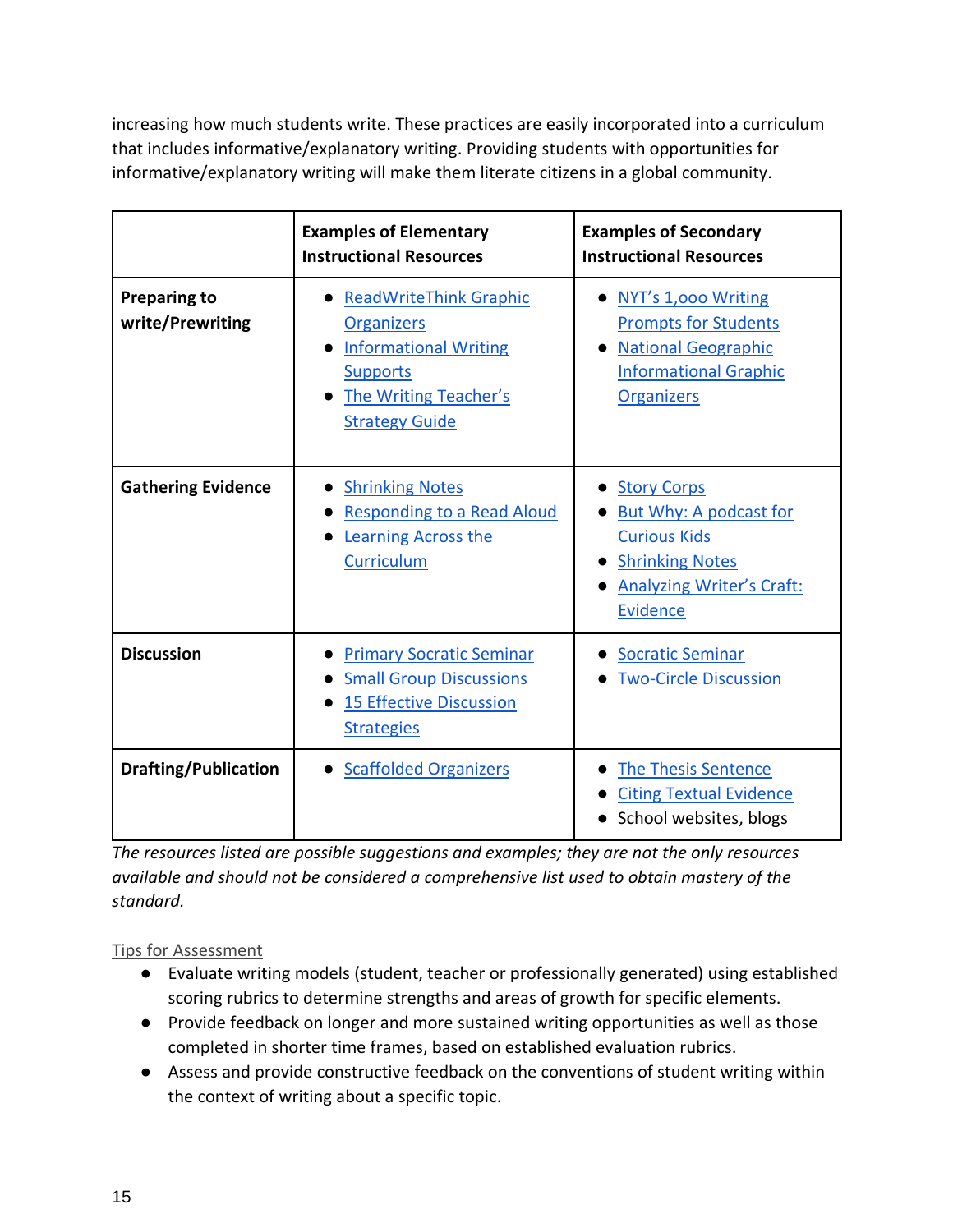- Provide opportunities for students to demonstrate their ability to construct effective informative or explanatory writing pieces of various lengths, using textual evidence, details, facts, examples, statistics, etc. in an effort to examine and convey ideas.
- Provide opportunities for students to assess various components of their own work and the work of their peers based on established evaluation rubrics.
- Provide intentional evaluation and feedback on individual components/elements of the writing piece (as defined by grade level-specific standards), while also assessing the overall structure and organization of the piece throughout the entire writing process.

#### **3. Narrative**

#### *Composition Guiding Principle 3*

Write narratives to develop real or imagined experiences or events using effective technique, well-chosen details and well-structured event sequences.

Narrative writing conveys experience, either real or imaginary, and uses time as its deep structure. It can be used for many purposes, such as to inform, instruct, argue, explain or entertain. Personal narrative is only one form narratives can take. There are many others. In English/language arts, students produce narratives that take the form of creative fictional stories, memoirs, anecdotes, and autobiographies. The narrative category does not include all of the possible forms of creative writing.

When students enter the 8th grade, narrative writing as a stand-alone piece diminishes. The *Kentucky Academic Standards (KAS) for Reading and Writing* requires students in grades 8-12 to be taught to embed narrative writing into argumentative and informative/explanatory writing.

#### Definition

A narrative is a story or account of events, experiences, or the like, whether true or fictitious. In narrative writing, a writer narrates a story or shares an experience with others. A fiction narrative writing refers to imaginative stories and events that are not real, whereas a nonfiction narrative writing is based on real stories and facts.

|                          | <b>Narrative</b>                                                                                                                                                                               |
|--------------------------|------------------------------------------------------------------------------------------------------------------------------------------------------------------------------------------------|
| <b>Writer's Purpose</b>  | Demonstrates the ability of the writer to:<br>convey real experiences;<br>$\bullet$<br>convey imaginary experiences; and<br>$\bullet$<br>• mix both real and imaginary experiences in writing. |
| <b>Writer's Approach</b> | The writer uses personal background or imaginary events to create a<br>piece of writing that develops details and sequenced events using                                                       |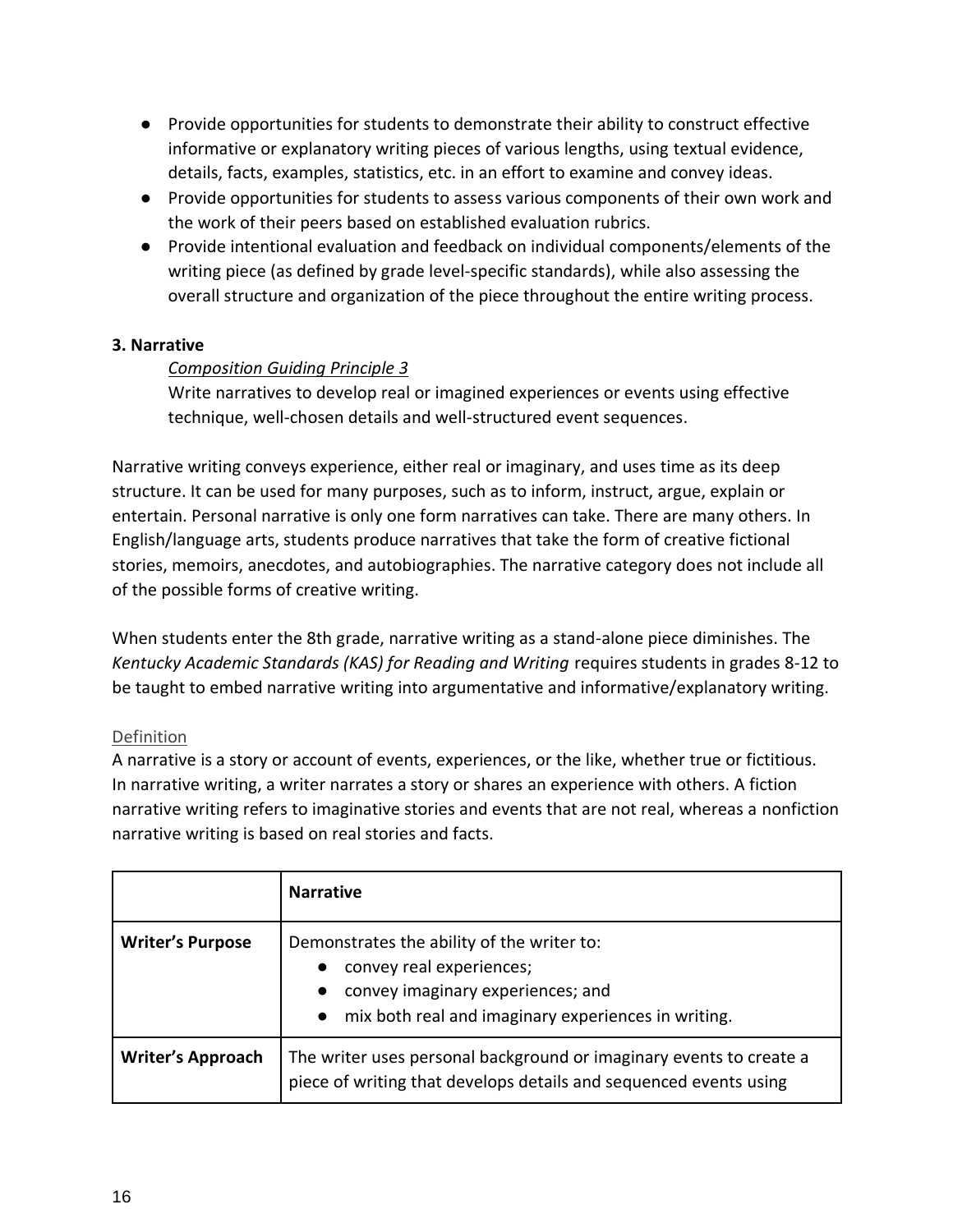|                        | literary devices (flashbacks, foreshadowing, allusions, imagery, etc.) to<br>enhance the readers' experiences.                                                                                                                                                                                                                                                                                                                                                       |  |
|------------------------|----------------------------------------------------------------------------------------------------------------------------------------------------------------------------------------------------------------------------------------------------------------------------------------------------------------------------------------------------------------------------------------------------------------------------------------------------------------------|--|
| <b>Writer's Action</b> | The writer:<br>develops real or imagined experiences or events;<br>$\bullet$<br>• uses effective narrative techniques, such as dialogue,<br>description and pacing, to develop experiences, events and/or<br>characters;<br>• uses precise words and phrases, descriptive details and sensory<br>language to convey experiences and events; and<br>provides a conclusion that connects the narrated experiences or<br>events to the intended purpose of the writing. |  |

#### Instructional Resources: Narrative

In his book, *Story Proof*, Kendall Haven (2007) emphasizes that stories are a powerful tool. We have passed along history, news, values, culture, and attitudes through stories, from person to person and from generation to generation for over 10,000 years. We remember stories (and the information presented therein) better and longer than the same information presented in any other form. Teaching students to harness the power of storytelling in their writing will make them much more effective communicators.

|                                                | <b>Examples of Elementary/Middle</b><br>Resources (K-7)                                                                                                                                                                           | <b>Examples of Secondary</b><br><b>Instructional Resources (8-12)</b>                                                                                                                                                                                                                                                         |
|------------------------------------------------|-----------------------------------------------------------------------------------------------------------------------------------------------------------------------------------------------------------------------------------|-------------------------------------------------------------------------------------------------------------------------------------------------------------------------------------------------------------------------------------------------------------------------------------------------------------------------------|
| <b>Preparing to</b><br><b>Write/Prewriting</b> | • 650 Prompts for Narrative<br>and Personal Writing<br><b>Mentor Texts</b><br>$\bullet$<br><b>Sketches, Planning, Pictures,</b><br>and Drawing<br><b>Narrative Writing Pyramid</b><br><b>Story Structure</b><br><b>Story Maps</b> | • Story Driven: Teaching KAS<br>C <sub>1</sub><br><b>Analyze structure of: Videos</b><br><b>Using Narrative in Other</b><br><b>Modes of Composition</b><br>• How to Write a News<br><b>Article/Narrative Format</b><br>• "It Sounds Like Me": Using<br><b>Creative Nonfiction to Teach</b><br><b>College Admission Essays</b> |
| <b>Narrative</b><br><b>Techniques</b>          | <b>Revising for Connotation</b><br>A Picture's Worth a Thousand<br>Words<br>Show, Not Tell<br><b>Explode the Moment</b>                                                                                                           | <b>Perspective in Narrative</b><br><b>Writing</b><br><b>Using Stories to Persuade</b><br><b>Story Driven: Teaching KAS</b>                                                                                                                                                                                                    |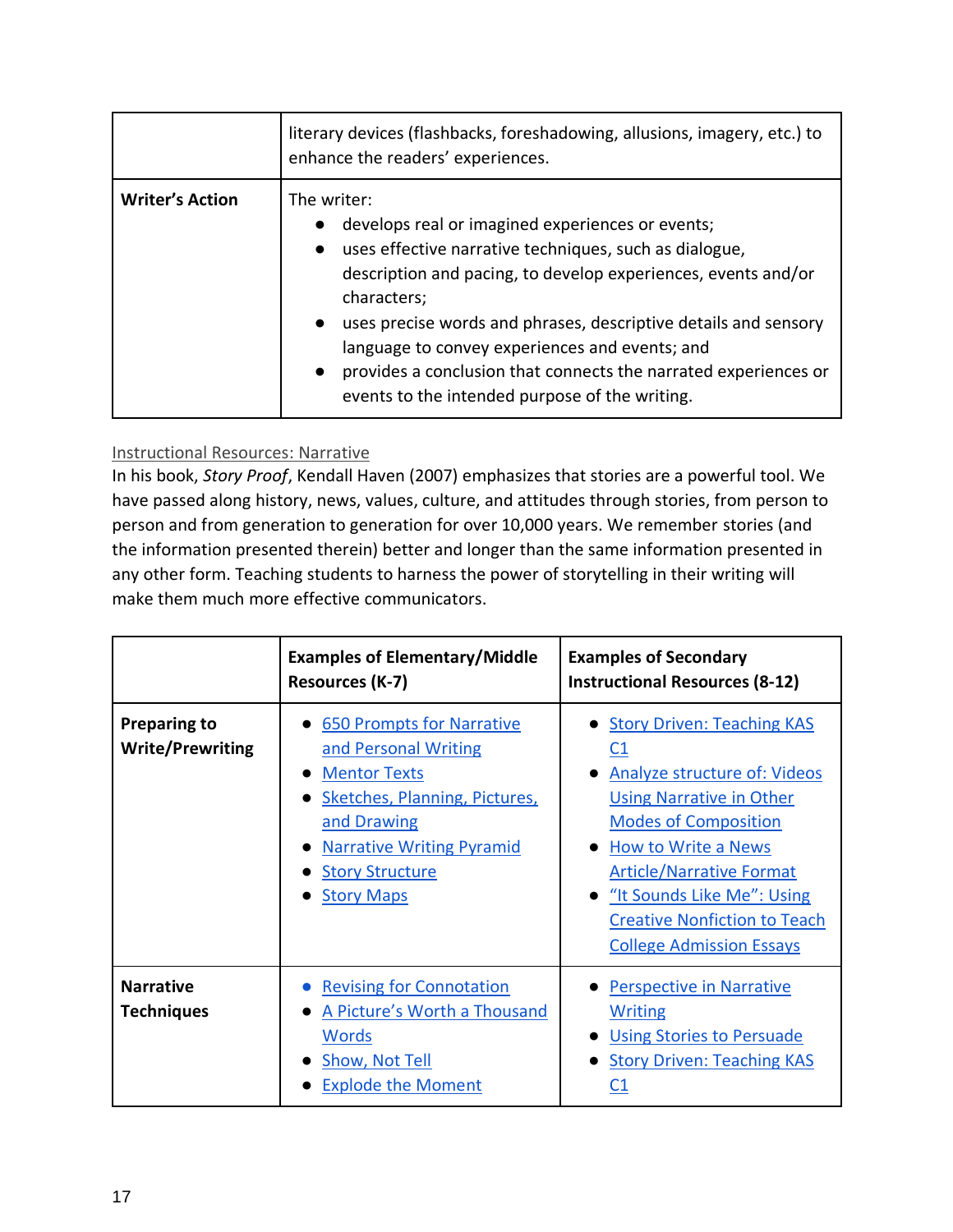|                    | <b>Examples of Elementary/Middle</b><br><b>Resources (K-7)</b>                                                                                                                                                                                        | <b>Examples of Secondary</b><br><b>Instructional Resources (8-12)</b>                                                                                                               |
|--------------------|-------------------------------------------------------------------------------------------------------------------------------------------------------------------------------------------------------------------------------------------------------|-------------------------------------------------------------------------------------------------------------------------------------------------------------------------------------|
|                    | <b>Analyzing Writer's Craft:</b><br><b>Figurative Language and</b><br><b>Literary Devices</b><br><b>The Writing Teacher's</b><br><b>Strategy Guide</b><br><b>Leaning Across the Curriculum</b>                                                        | • Analyzing Writer's Craft:<br>Figurative Language and<br><b>Literary Devices</b>                                                                                                   |
| <b>Discussion</b>  | <b>Inviting Personal Narratives</b><br>Into the Classroom                                                                                                                                                                                             | <b>Using Personal Anecdotes to</b><br><b>Improve Writing Skills</b>                                                                                                                 |
| <b>Drafting</b>    | <b>Roll of the Dice: Plot</b><br>Generation<br><b>Drafting the Hook</b>                                                                                                                                                                               | <b>Show-Me Sentences</b><br>Embedding a narrative in a<br>news article<br><b>Creative Nonfiction</b><br><b>Narrative Argument</b><br>Walk a Mile - Student<br>example               |
| <b>Revision</b>    | Revise - Just Don't Reprint<br><b>PowerPoint</b><br><b>Author's Question Cards for</b><br><b>Narrative</b><br><b>Peer Reviews</b><br>A Student's Perspective<br><b>Using Personal Anecdotes to</b><br><b>Improve Writing Skills</b><br>Transmediation | Revise - Just Don't Reprint<br><b>PowerPoint</b><br><b>Author's Question Cards for</b><br><b>Narrative</b><br><b>Five Steps to Revision: Using</b><br><b>Warm and Cool Feedback</b> |
| <b>Publication</b> | <b>Student Podcast</b><br>The Moth - Share Your Story<br><b>Stone Soup</b>                                                                                                                                                                            | <b>Writing Commentaries: The</b><br><b>Power of Youth Voice</b><br>The Moth - Share Your Story<br><b>Modern Love</b><br>Canvas                                                      |

*The resources listed above are possible suggestions and examples; they are not the only resources available and should not be considered a comprehensive list used to obtain mastery of the standard.*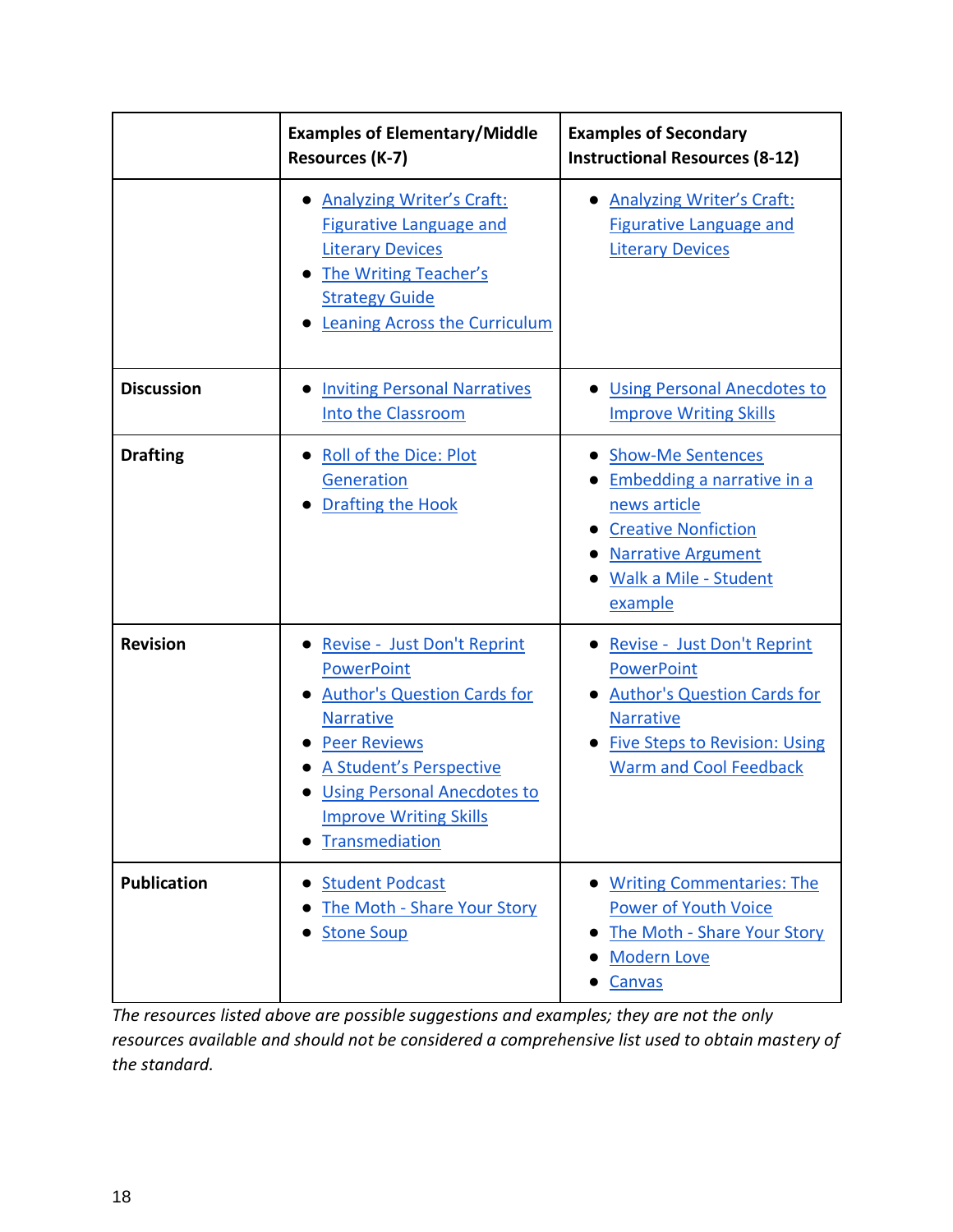#### Tips for Assessment

- Evaluate writing models (student, teacher, or professionally generated) using established scoring rubrics to determine strengths and areas of growth for specific elements.
- Provide feedback on longer and more sustained writing opportunities as well as those completed in shorter time frames, based on established evaluation rubrics.
- Assess and provide constructive feedback on the conventions of student writing within the context of writing about a specific topic.
- Provide opportunities for students to deliver written, oral, and visual stories in a variety of mediums (print, digital, audio, visual, etc.).
- Assess a student's ability to create stories based on real and/or imaginative events.
- Provide opportunities for students to assess various components of their own work and the work of their peers based on established evaluation rubrics.
- Evaluate students' ability to integrate narrative writing techniques in all modes of writing.
- Provide intentional evaluation and feedback on individual components/elements of the writing piece (as defined by grade level-specific standards), while also assessing the overall structure and organization of the piece throughout the entire writing process.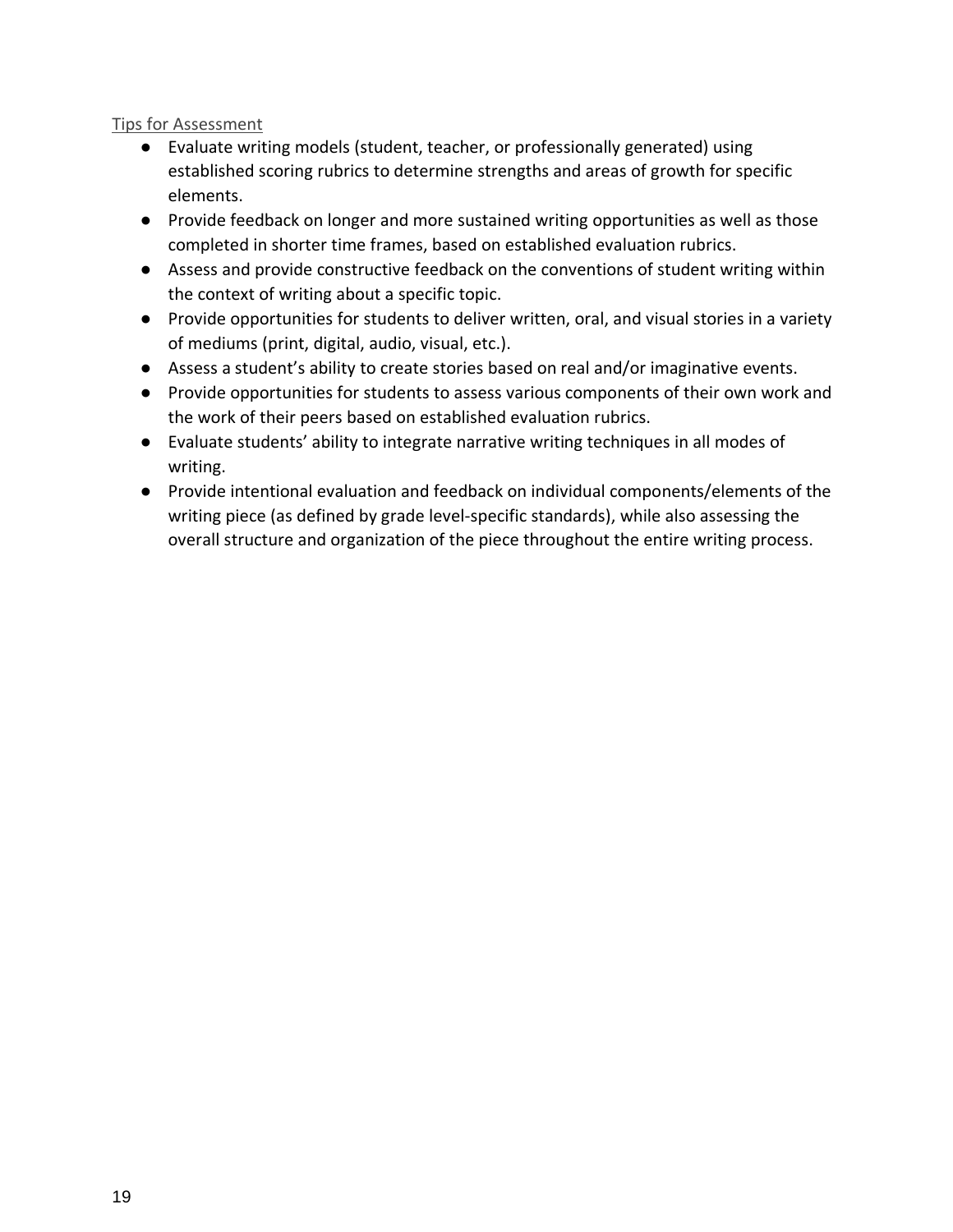### **Scoring Resources**

- ❏ [Kentucky Scoring Guides \(Extended Response, Short Answer, ODW\)](https://education.ky.gov/AA/Assessments/Pages/K-PREP.aspx)
- ❏ [KAS Composition Rubrics and Conferencing Guides](https://kystandards.org/standards-resources/rw-resources/composition-resources/)
- ❏ [Top Ten Principles of Scoring Student Work](https://ldc-production-secure.s3.amazonaws.com/resource_files/files/000/000/423/original/MASTER_LDC_Scoring-Student-Work_Top_Ten.pdf)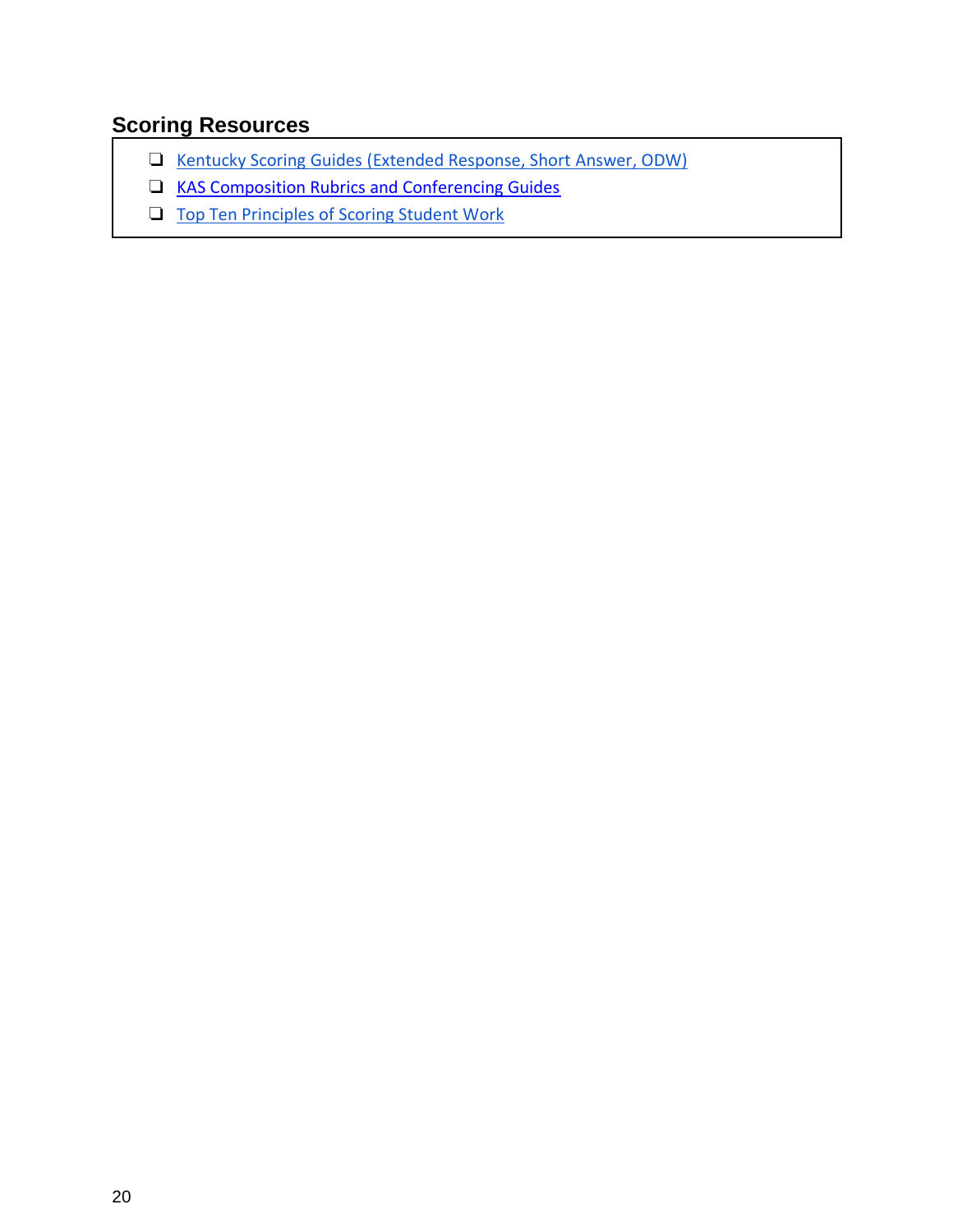### **The Role of Research in Composition**

Research is an essential component of the *Kentucky Academic Standards for Reading and Writing;* furthermore, it is used to build and present knowledge. In order to successfully prepare our students to be literate citizens, we must provide opportunities, in all grade levels and in all content areas, for students to experience the research process. Moreover*, KAS* for Composition Guiding Principles 4, 5 and 6 call for a clear progression in the research process from kindergarten to grade 12.

**Inquiry and Investigation** is the starting point for students where questions are generated and investigated. Next, students move on to **Gathering Information** where knowledge is built, multiple sources are developed and credibility is established. **Organization** then follows with analyzing the research, building the structure of the piece and paraphrasing information to ensure the absence of plagiarism by using accurate citations. The process concludes with **Publication** where sources are cited and products can be shared in various formats.

To ensure that students are prepared for society and are capable of pursuing multiple pathways, the process of developing questions, investigating, organizing, and publishing is essential. These concepts cannot be taught in seclusion but are a culminating process that is built upon from the beginning until the end of a student's educational career.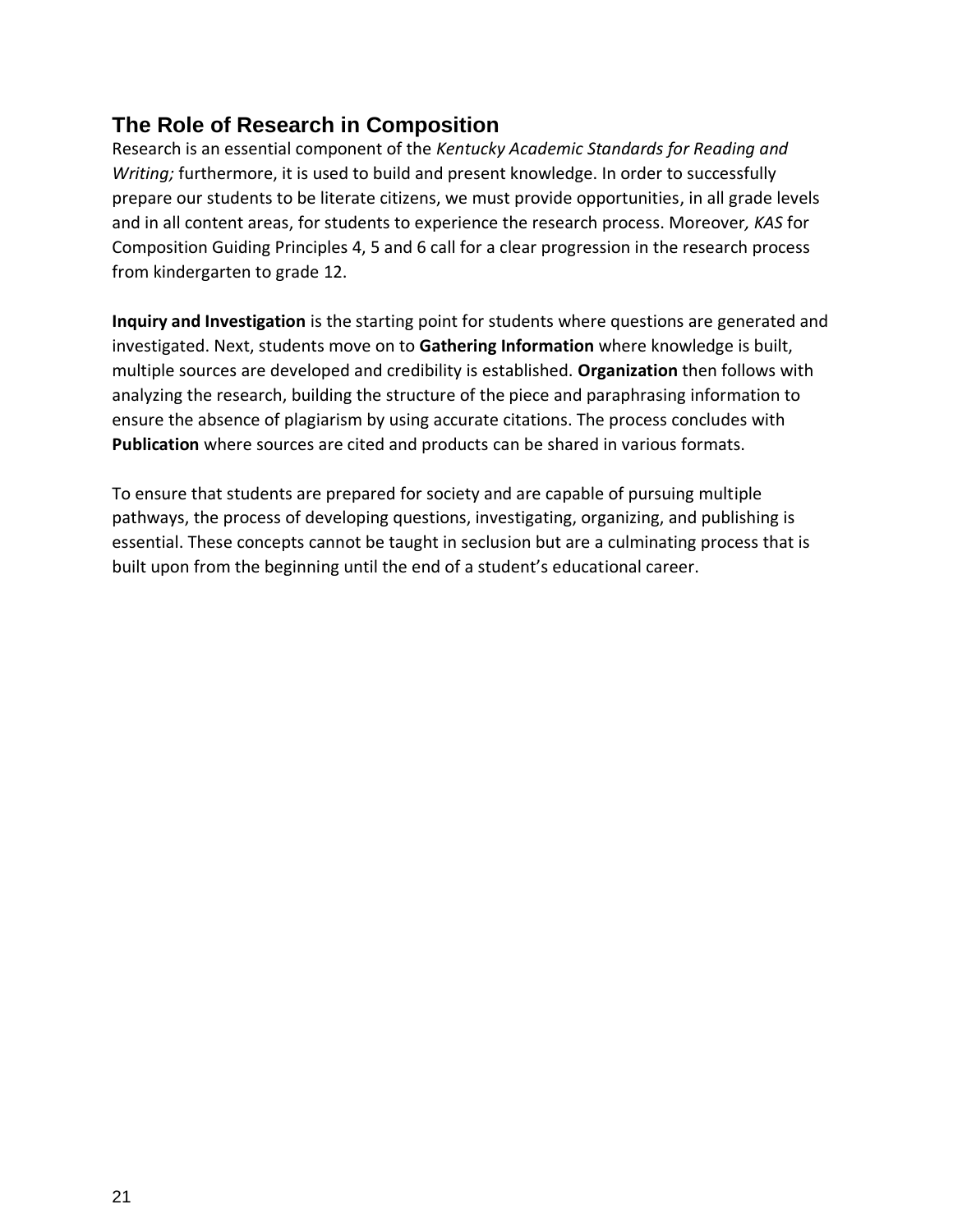#### **Inquiry/Investigation**

- Generation of Ideas Provide opportunities for students to brainstorm or investigate topics of interest or study
- Focused Questions A narrowed down guiding question or topic to be researched
- Self-Generated Student developed
- Pre-determined Teacher developed



#### **Gathering Information**

- Building Knowledge Provide opportunities for students to develop schema on concepts that are both teacher and student generated
- Resource Acquisition Provide options for students to use multiple sources of print, digital and real-word connections throughout the research process.
- Credibility Ensure resources gathered are credible and accurate.
- Citation Use MLA or APA format when grade level appropriate.
- Strengths/Limitations Assess strengths and limitations of each source in terms of task, purpose and audience.

#### **Organization**

- Reflection and Analysis of Content Review information collected from multiple sources to determine relevance to the research question.
- Selection of information Assess usefulness of each source in answering the research question to determine which information should be included.
- Effective Grouping of Information Sort/group selected ifnormation into appropriate categories.
- Structure Integrate information into text selectively to maintain the flow ideas.
- Paraphrasing/Quoting Determine the best method of presenting data or conclusions of others to avoid plagiarism.



### **Publication**

- Format Provide students with a variety of autehntic forms for publication of composition.
- Integration of Technology Provide students with a variety of ways to publish their research with different forms of technology.
- Shared Products Provide students with opportunities to work collaboratively on shared documents.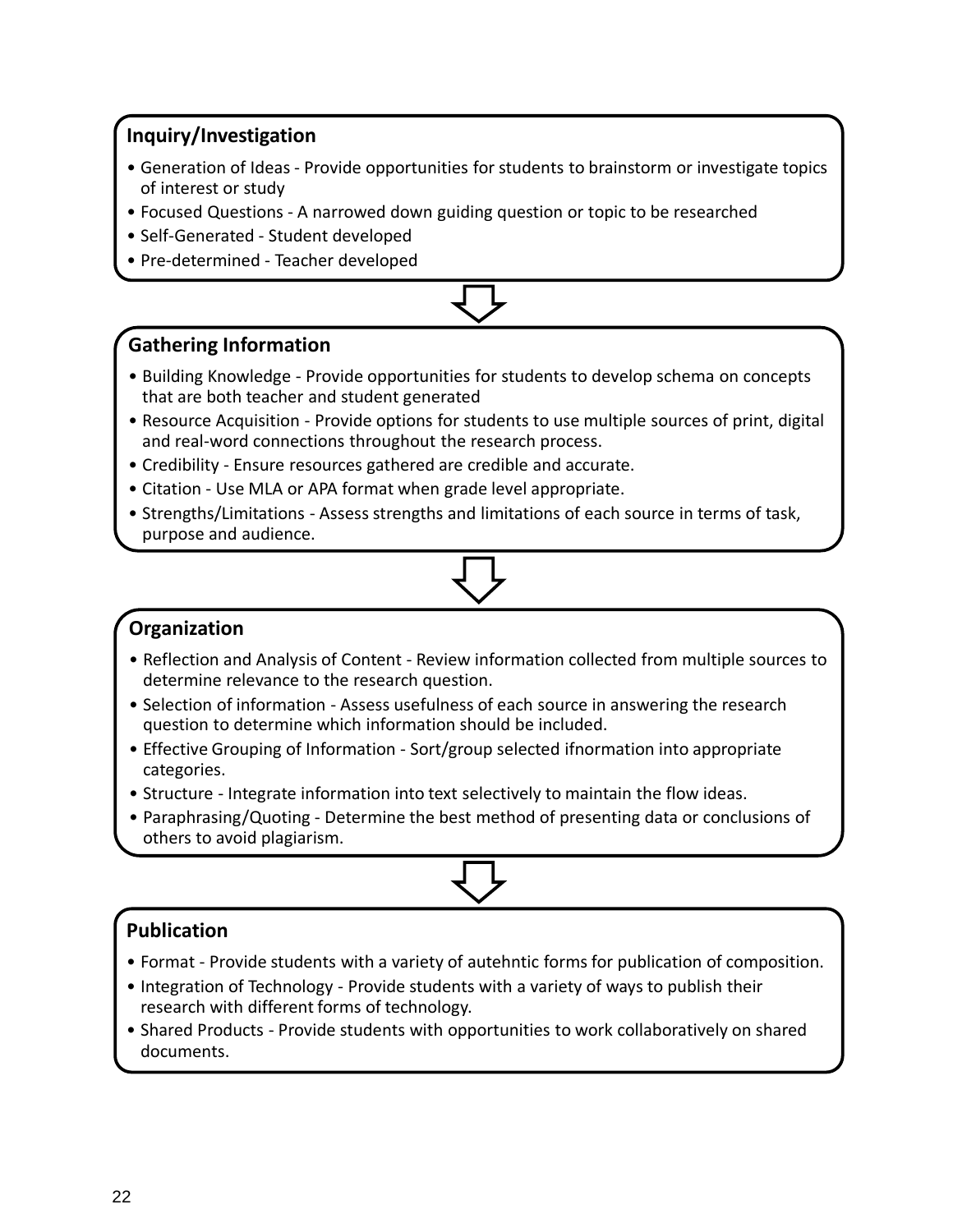|                           | <b>Examples of Elementary</b><br><b>Instructional Resources</b>                                                                  | <b>Examples of Secondary</b><br><b>Instructional Resources</b>                                                                                                                                                                                                        |
|---------------------------|----------------------------------------------------------------------------------------------------------------------------------|-----------------------------------------------------------------------------------------------------------------------------------------------------------------------------------------------------------------------------------------------------------------------|
| <b>Source Credibility</b> | <b>Gathering Information from</b><br><b>Multiple Sources</b><br><b>Fact vs. Opinion</b>                                          | <b>Assessing Source Credibility</b><br><b>Website/Source Credibility: 4</b><br><b>Fake Sites to Teach Students</b><br><b>Website Evaluation</b><br>Dog Island<br>Dihydrogen Monoxide<br><b>Pacific Northwest Tree</b><br><b>Octopus</b><br><b>All About Explorers</b> |
| <b>Analyzing Sources</b>  | <b>Evidence Detective</b><br><b>T-Charts</b><br><b>Informational Text Recounts</b><br>Searching for Evidence in a<br><b>Text</b> | <b>SOAPSTone Primary Source</b><br><b>Analysis</b><br><b>Annotating and Paraphrasing</b><br><b>Sources</b><br><b>Evidence Logs and Index</b><br>Cards<br>Reading Like a Historian:<br><b>Sourcing</b><br><b>Additional Research</b><br><b>Resources</b>               |
| <b>Citing Sources</b>     | <b>Research Building Blocks:</b><br>"Cite Those Sources!"                                                                        | <b>Avoiding Plagiarism</b><br><b>Plagiarism Information Guide</b>                                                                                                                                                                                                     |

#### **Instructional Resources**

*The resources listed are possible suggestions and examples; they are not the only resources available and should not be considered a comprehensive list used to obtain mastery of the standard.*

#### **Authenticity within Composition**

Authenticity is defined as the state of being real or genuine. Transition ready students write for authentic purposes, for authentic audiences and in authentic forms. Having a reason or purpose to write helps the writer to develop a controlling idea to establish that focus. An authentic purpose with a clear focus helps the writer to develop ideas and support that will meet the needs of the audience (audience awareness). Authentic audiences lead students to adapt their composition in areas such as tone and connotations of words. Finally, in authentic forms, writers build knowledge on a subject through research as well as respond analytically to literary and informational sources.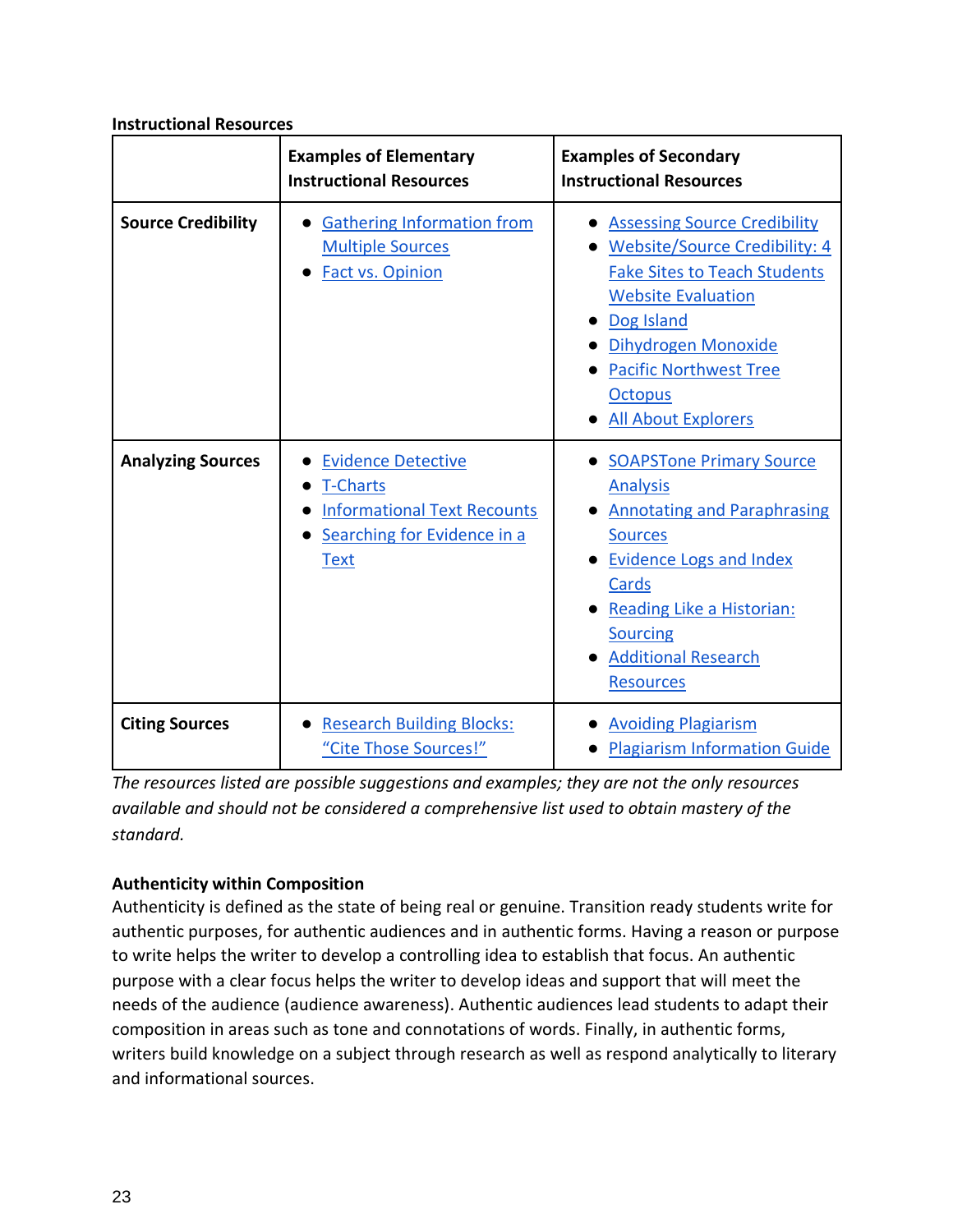#### **Authentic Purposes**

| <b>Instructional Issues: Focus and Purpose</b>                | <b>Sample Purposes</b>                   |
|---------------------------------------------------------------|------------------------------------------|
| Having a purpose $-$ or reason to write $-$ is critical if    | Argue<br>$\bullet$                       |
| students are to write authentically and move toward           | Inform//Explain                          |
| proficiency. Given the various types of writing used in       | Narrate                                  |
| Kentucky classrooms, it is important for teachers to          | Evaluate                                 |
| understand that in Writing for Publication, the purpose       | Analyze<br>$\bullet$                     |
| must be realistic, beyond that of (but including) showing     | Interpret<br>$\bullet$                   |
| academic understanding of content.                            | Offer an opinion<br>$\bullet$            |
|                                                               | Defend an idea<br>$\bullet$              |
| Establishing an authentic purpose prior to writing is not     | Solve a problem<br>$\bullet$             |
| enough, however. Students must have that purpose in           | Propose a change<br>$\bullet$            |
| mind and develop a central idea to establish that focus.      | Explain a procedure<br>$\bullet$         |
|                                                               | Draw a conclusion from                   |
| Therefore, the focus becomes the way a writer achieves        | inquiry                                  |
| his or her purpose.                                           | Support an idea                          |
|                                                               | Clear up a misconception<br>$\bullet$    |
| Some teachers might refer to the central ideas as a           | Provide needed                           |
| "thesis" or a "main idea" of a piece. Still others might call | information                              |
| it a "focusing statement."                                    | Convince readers<br>$\bullet$            |
|                                                               | • Present a needed plan                  |
| Whatever the wording, students must articulate their          | Convey emotions and                      |
| central idea to establish and maintain unity and              | ideas about human                        |
| cohesiveness through the piece. It simply isn't enough to     | experiences                              |
| say, "I'm writing to explain" in the piece, as students       | Create artistic expressions<br>$\bullet$ |
| often lose track of that notion as they write. If the         | Reflect on experiences                   |
| statement is incorporated into the introduction, the          | Entertain                                |
| student is much more likely to follow its lead and            |                                          |
| develop that statement throughout the writing. Students       |                                          |
| must "establish and maintain" the narrowed purpose to         |                                          |
| move toward proficiency.                                      |                                          |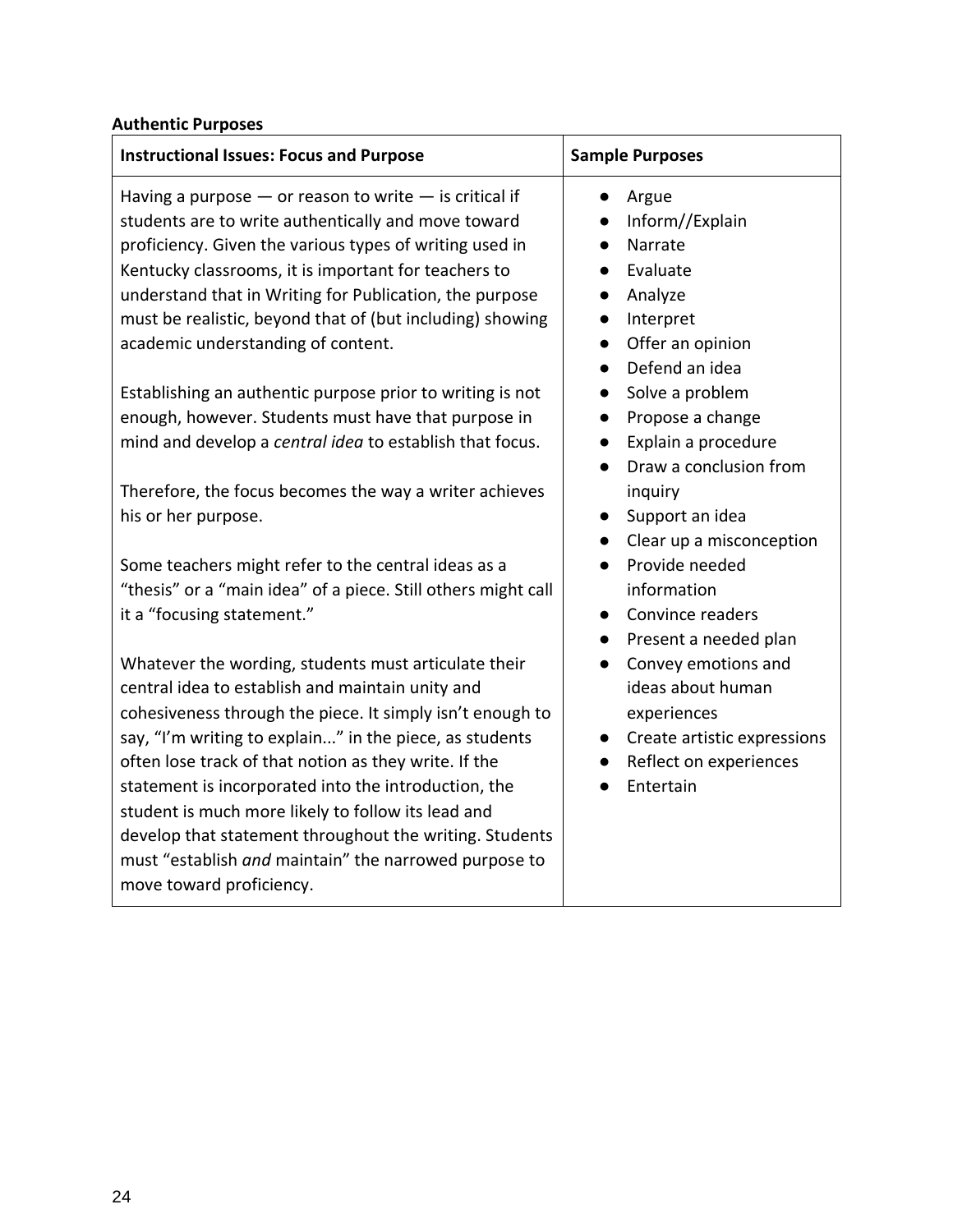| <b>Authentic Audiences</b> |
|----------------------------|
|----------------------------|

| <b>Instructional Issues: Authentic Audience Awareness</b>                                                                                                                                                                                                                                                                                                                                                                                                                                                                                                                                                                              | <b>Sample Audiences</b>                                                                                                                                                                                                                                                                                               |
|----------------------------------------------------------------------------------------------------------------------------------------------------------------------------------------------------------------------------------------------------------------------------------------------------------------------------------------------------------------------------------------------------------------------------------------------------------------------------------------------------------------------------------------------------------------------------------------------------------------------------------------|-----------------------------------------------------------------------------------------------------------------------------------------------------------------------------------------------------------------------------------------------------------------------------------------------------------------------|
| Students adapt their communication in relation to<br>audience, task, purpose and discipline. They appreciate<br>nuances, such as how the composition of an audience<br>should affect tone when speaking and how the<br>connotations of words affect meaning.                                                                                                                                                                                                                                                                                                                                                                           | An individual<br>A group<br>Classmates<br>Co-workers<br>Readers of a publication<br>$\bullet$                                                                                                                                                                                                                         |
| Writing for Publication should indicate an awareness of<br>the audience's needs. In other words, what does the<br>audience need to know to fully understand the purpose<br>of the writing? Many times a writer will state the<br>audience in a greeting (Dear Mr. Smith) or ask the                                                                                                                                                                                                                                                                                                                                                    | People concerned about a<br>$\bullet$<br>problem<br>Citizens, members of the<br>$\bullet$<br>community<br>People interested in a<br>$\bullet$<br>hobby                                                                                                                                                                |
| audience questions in order to communicate with an<br>audience (Have you ever considered?). However, this<br>approach fails to fully address the audience's needs.                                                                                                                                                                                                                                                                                                                                                                                                                                                                     | Parents<br>People who requested a<br>report (e.g.,<br>supervisor/boss)                                                                                                                                                                                                                                                |
| To accomplish this, the writer must have a clear<br>understanding of the purpose and its real world<br>connection to the readers. This will help the writer<br>develop ideas and support that will satisfy the needs of<br>the audience.                                                                                                                                                                                                                                                                                                                                                                                               | Person or group who<br>$\bullet$<br>would approve a proposal<br>People interested in<br>$\bullet$<br>literature<br>Readers of a literary<br>$\bullet$                                                                                                                                                                 |
| Too often we see students trying to contrive an audience<br>for writing that he or she could not possibly address or<br>adopt a persona in the writing that is not their role.<br>When this happens, the authenticity of the writing is<br>gone. For example, it is not a good idea to have students<br>pretend to be someone they are not (e.g., pretend you<br>are a Union soldier writing a journal entry during the Civil<br>War). Unless the goal is literary writing (and a fictional<br>perspective is acceptable), this contrivance makes the<br>task inauthentic and creates little chance of the student<br>performing well. | magazine<br>People interested in ideas<br>about human experience<br>School leaders (principals,<br>$\bullet$<br>teachers, site-based<br>council)<br>Participants in a<br>conference, meeting or<br>seminar<br>People serving in<br>workplace roles<br><b>Public officials</b><br>$\bullet$<br>People who can act on a |
| When we have students write academic pieces, it would<br>be a mistake to think that a student (regardless of grade<br>level) would be able to take on the role of a university<br>scholar to write to other university scholars about, say,                                                                                                                                                                                                                                                                                                                                                                                            | proposal<br>Scholarship committees                                                                                                                                                                                                                                                                                    |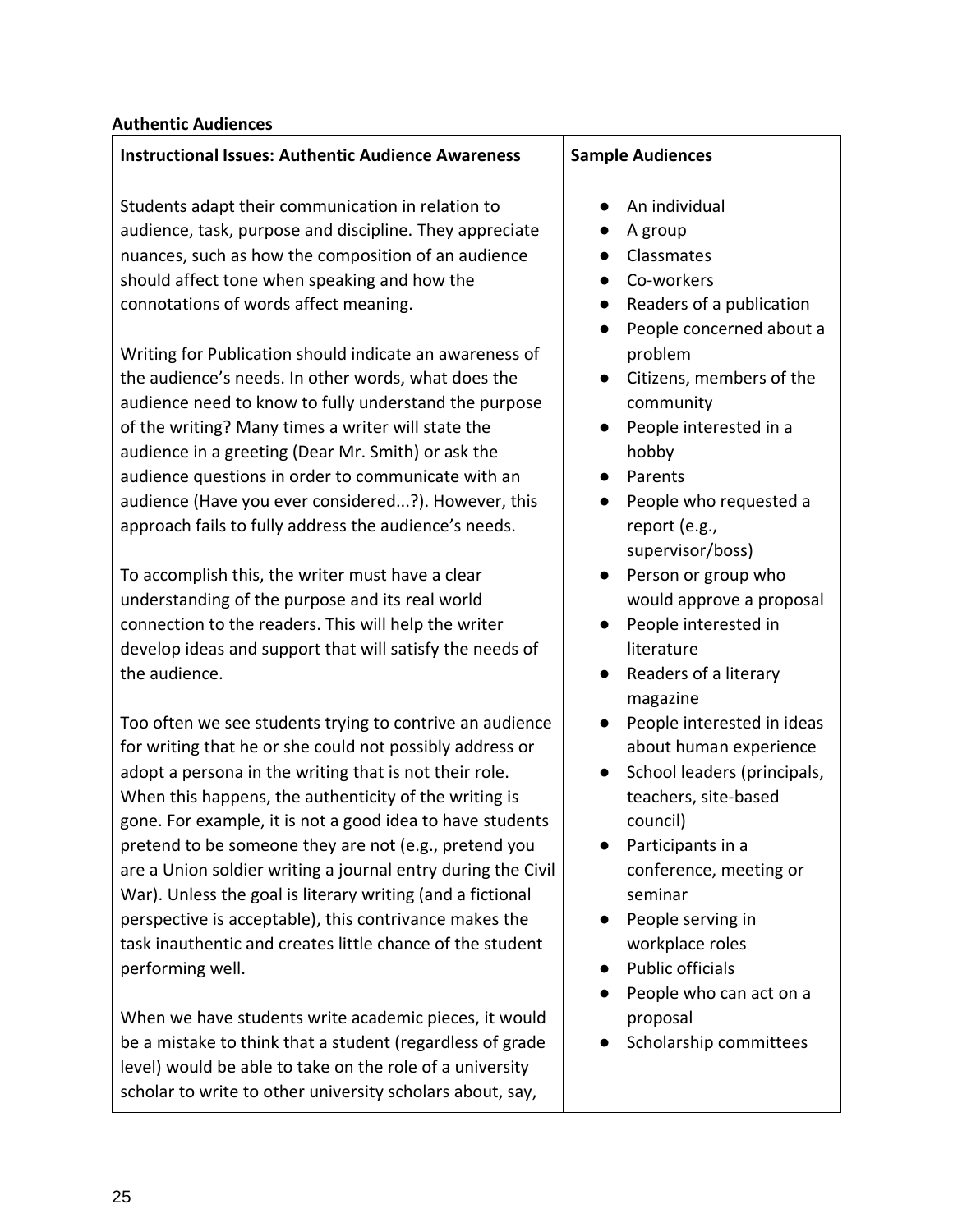| <b>Instructional Issues: Authentic Audience Awareness</b>                                                                                                                                                                                                                                                                                                                                                                                                                                                                                                                                                                                                                                                                                            | <b>Sample Audiences</b> |
|------------------------------------------------------------------------------------------------------------------------------------------------------------------------------------------------------------------------------------------------------------------------------------------------------------------------------------------------------------------------------------------------------------------------------------------------------------------------------------------------------------------------------------------------------------------------------------------------------------------------------------------------------------------------------------------------------------------------------------------------------|-------------------------|
| Hamlet. What would a high school student say about<br>Hamlet that someone else hasn't said already? How<br>would middle school students write about Gathering<br>Blue, etc.?                                                                                                                                                                                                                                                                                                                                                                                                                                                                                                                                                                         |                         |
| However, students can certainly write about Hamlet (or<br>any book or academic topic). They must enter into the<br>academic conversation (to understand what others are<br>already saying) and write about their own ideas in regard<br>to that academic conversation. The writers must use<br>their research as support for their own ideas. Students<br>are approximating the role of a university scholar by<br>writing to other learners in the discipline (in this<br>example, other students studying Hamlet), their<br>classmates. That is an authentic application of academic<br>writing. Student writers may approximate the role of a<br>university scholar, but they should not be expected to<br>imitate a role they do not understand. |                         |
| The same principle holds true for technical and<br>workplace writing. Certainly a middle school or high<br>school student could approximate the role of a person<br>working in a business, but he or she could not pretend to<br>be a business executive, for example.                                                                                                                                                                                                                                                                                                                                                                                                                                                                               |                         |
| Contriving an audience or the writer's persona is almost<br>certain to create a problem for the student before<br>he/she even begins writing.                                                                                                                                                                                                                                                                                                                                                                                                                                                                                                                                                                                                        |                         |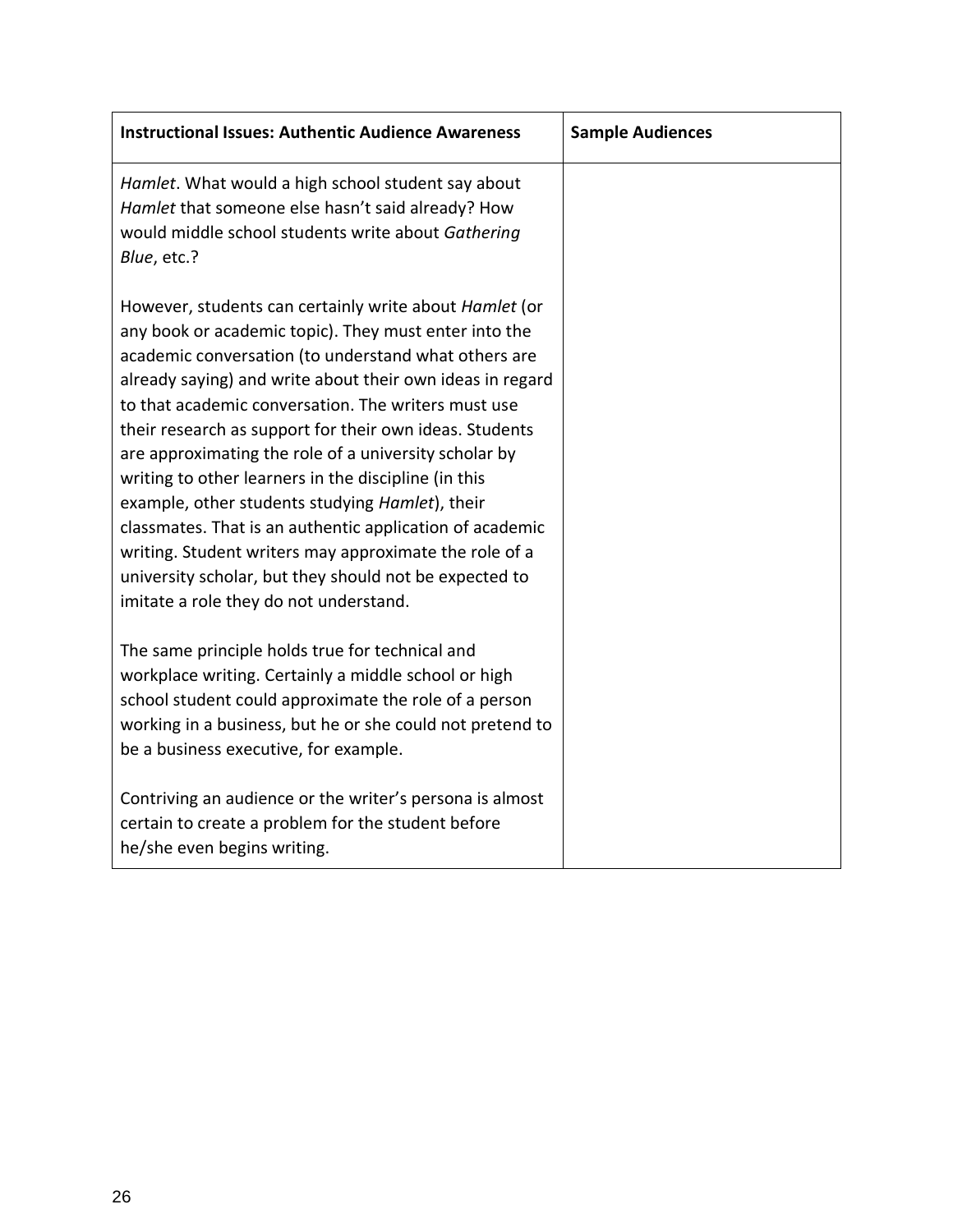#### **Authentic Forms**

| <b>Instructional Issues: Idea Development</b>                                                                                                                                                                                                                                                                                                                                                                                                                                                                                                                                                                                                                                                                                                                                                                                                                     | <b>Sample Forms</b>                                                                                                                                                                                                                                                                                                                                                     |
|-------------------------------------------------------------------------------------------------------------------------------------------------------------------------------------------------------------------------------------------------------------------------------------------------------------------------------------------------------------------------------------------------------------------------------------------------------------------------------------------------------------------------------------------------------------------------------------------------------------------------------------------------------------------------------------------------------------------------------------------------------------------------------------------------------------------------------------------------------------------|-------------------------------------------------------------------------------------------------------------------------------------------------------------------------------------------------------------------------------------------------------------------------------------------------------------------------------------------------------------------------|
| Writing that is intended for publication should be in an<br>authentic, real-world form. However, form alone does<br>not ensure a well-developed piece of writing. The focus<br>of instruction on form is certainly important; however, to<br>work with form without first working with idea<br>development and support usually will not result in a<br>quality piece of writing.<br>Effective writers know that different disciplines call for<br>different types of evidence (e.g., documentary evidence<br>in history, experimental evidence in science) Students<br>cite specific evidence when offering an oral or written<br>interpretation of a text. They use relevant evidence<br>when supporting their own points in writing and<br>speaking, making their reasoning clear to the reader or<br>listener, and they constructively evaluate others' use of | Essays<br>Letters<br>Articles<br>Speeches<br>Editorials<br>Proposals<br>$\bullet$<br>Multi-modal products<br>$\bullet$<br><b>Digital Storytelling</b><br>Podcasts<br><b>Poster Presentations</b><br>Narratives<br><b>Memoirs</b><br><b>Blogs</b><br><b>Brochures</b><br><b>Infomercials</b><br>Demonstrations                                                           |
| evidence.<br>They develop the capacity to build knowledge on a<br>subject through research projects and to respond<br>analytically to literary and informational sources<br>The writer consistently organizes the writing by using a<br>logical progression of ideas that flows within and<br>between paragraphs. The writer consistently uses a<br>variety of sentence lengths and structures. The writing<br>includes a variety of transitional words and phrases that<br>connects ideas and guides the reader. The writer uses<br>organizational techniques (e.g., comparison/contrast,<br>cause/effect, order of importance, reasons/explanations)<br>and language appropriate to the discipline.                                                                                                                                                             | Interviews<br>$\bullet$<br>Monologues<br>$\bullet$<br>Newsletters<br>PowerPoint/Prezi<br><b>Scripts</b><br>Plays<br>Videos<br><b>News Reports/Articles</b><br><b>Investigative Reports</b><br>$\bullet$<br>Personal Essays<br>$\bullet$<br>Reviews (product, book)<br><b>Research Studies</b><br>Reflections<br><b>Case Studies</b><br><b>Academic Reports</b><br>Memos |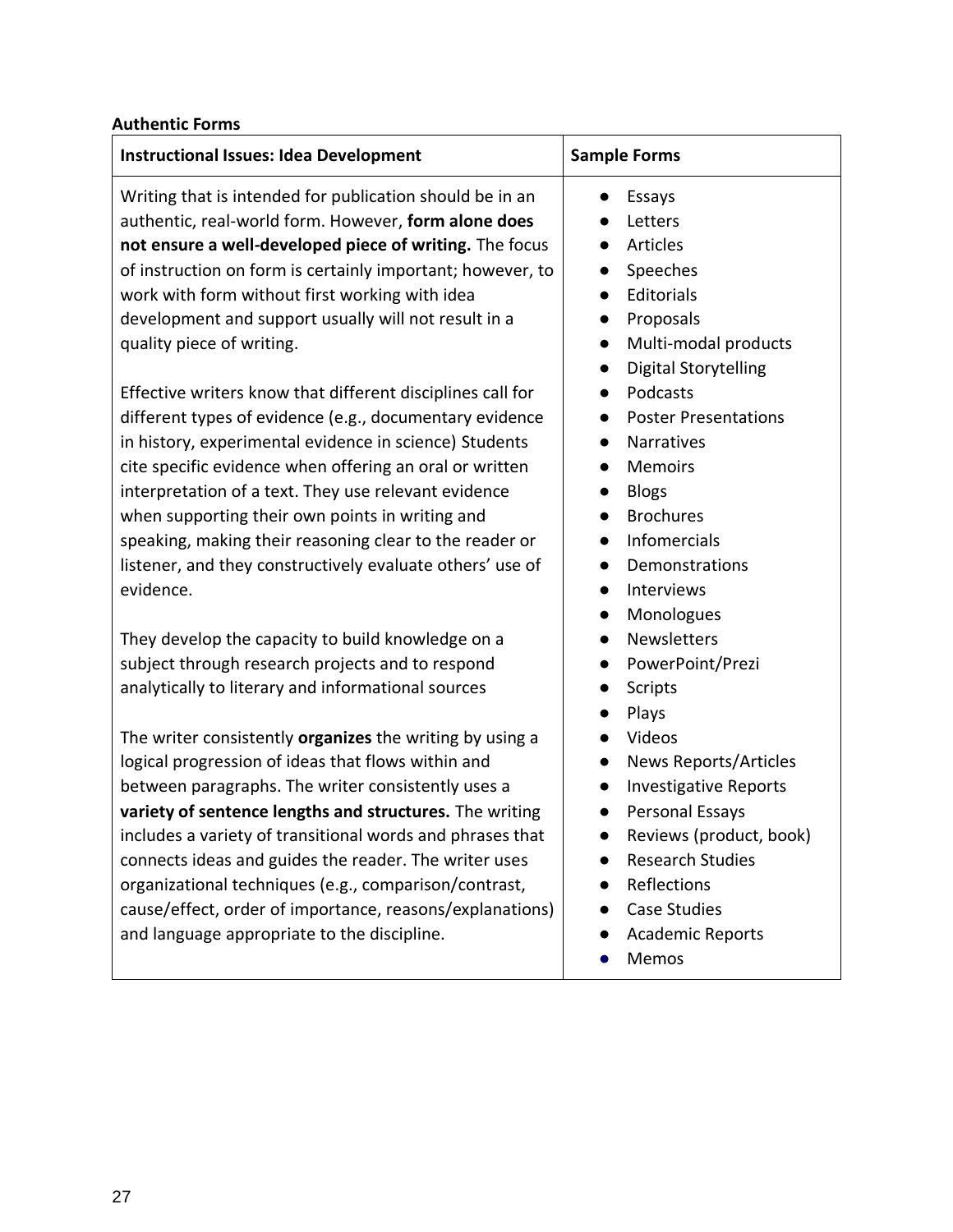#### **References**

All About Explorers. (2006). Retrieved from https://www.allaboutexplorers.com/

- Authenticity. (n.d). In *Dictionary.com online*. Retrieved from https://www.dictionary.com/browse/authenticity
- Baldoni, J. (2011). Using stories to persuade. *Harvard Business Review*. Retrieved from https://hbr.org/2011/03/using-stories-as-a-tool-of-per
- Batchelor, K. (2018, October 11). Teaching students to re-see their writing. Retrieved from http://www2.ncte.org/blog/2018/10/digital-transmediation-and-revision/
- Birkenstein, C. and Graff, G. (2010). *They/say: The moves that matter in academic writing* [PDF file]. Retrieved from https://wvde.state.wv.us/abe/filecabinet/Core\_Sessions/TSIS\_Templates.pdf
- But Why: A Podcast for Curious Kids. (n.d.). Podcast retrieved from https://podcasts.vpr.net/but-why

Canvas Literary Journal. (n.d.). Retrieved from https://www.canvasliteraryjournal.com/

- College, Career, and Community Writers Program and The National Writing Project. (n.d.). Connecting evidence to claims. Retrieved from https://sites.google.com/nwp.org/c3wp/instructional-resources/connecting-evidenceto-claims
- College, Career, and Community Writers Program and The National Writing Project. (n.d.). Making moves with evidence. Retrieved from https://sites.google.com/nwp.org/c3wp/instructional-resources/making-moves-withevidence
- College, Career, and Community Writers Program and The National Writing Project. (n.d.). Writing and revising claims.
- Curtis, E. (2016). 4 fake sites to teach students website evaluation. [web log content]. Retrieved from https://www.controlaltachieve.com/2016/02/fake-sites-teach-websiteevaluation.html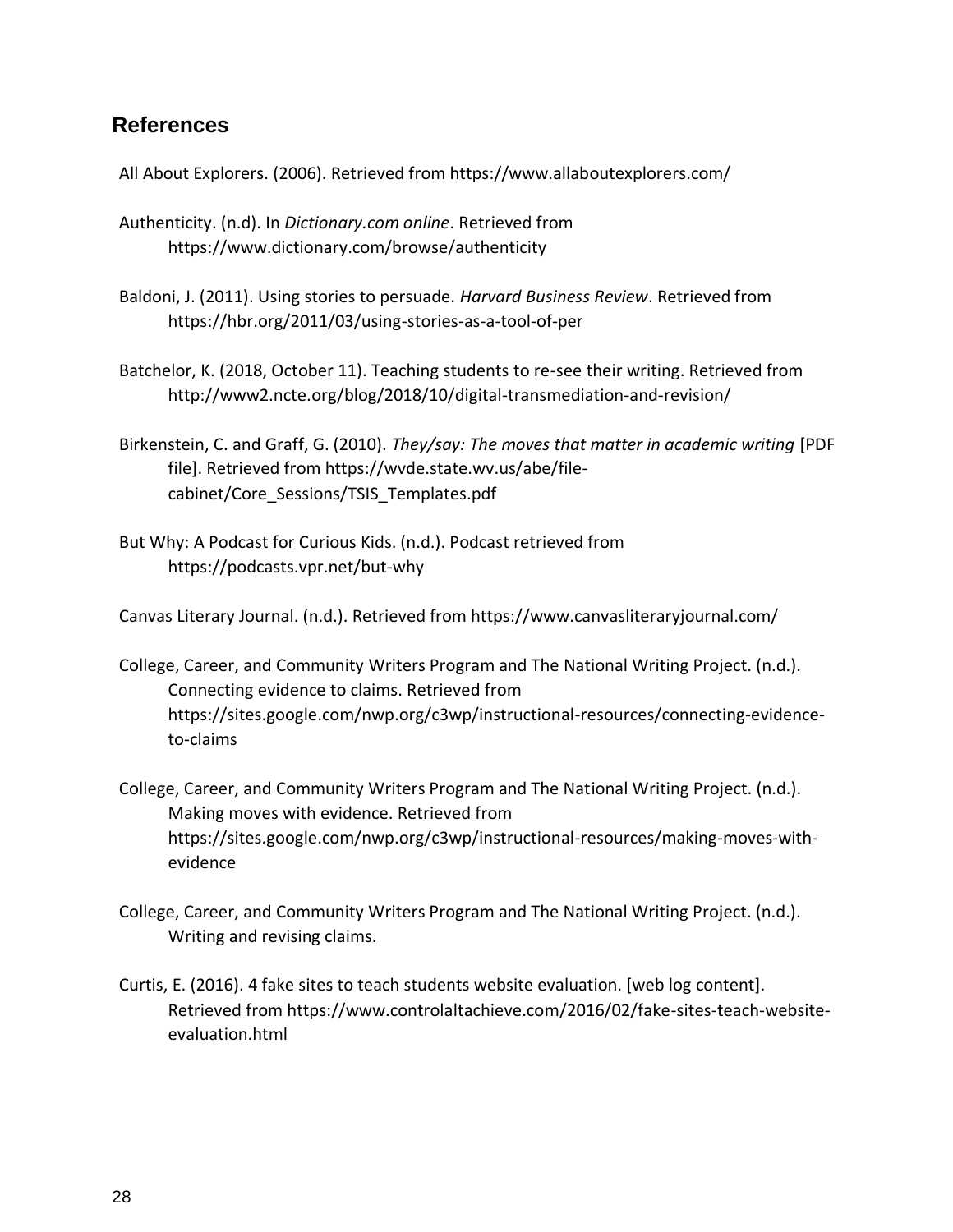- Dana, K. (1996). *Walking in someone else's shoes* (pp. 22-24). Urbana, IL: NCTE. Retrieved from http://www.readwritethink.org/classroom-resources/lesson-plans/spend-shoesexploring-role-265.html?tab=4#tabs
- Donovan, C. & Smolkin, L. (2011). Supporting informational writing in the elementary grades. *The reading teacher, 64.* 406-414. Retrieved from http://www.readingrockets.org/article/supporting-informational-writing-elementarygrades
- Ellery, V., & Rosenboom, J.L. (2011). *Sustaining strategic readers: Techniques for supporting content literacy in grades 6-12.* Newark, DE: International Reading Association.
- Excelsior College. (2014). Walk a mile. Retrieved from https://owl.excelsior.edu/wpcontent/uploads/sites/2/2018/05/NarrativeArgument.pdf
- Excelsior College. (n.d.) Narrative argument. Retrieved from https://owl.excelsior.edu/argument-and-critical-thinking/argumentativepurposes/argumentative-purposes-narrative/
- Filkins, S. (n.d.). Socratic seminars. Retrieved from http://www.readwritethink.org/professional-development/strategy-guides/socraticseminars-30600.html
- Getz, S. (2018, Feb 12). Mentor texts for teaching narrative writing: picture books, short stories, and more. Retrieved from: http://www2.ncte.org/blog/2018/02/mentor-textsteaching-narrative-writing-picture-books-short-stories/
- Gonchar, M. (2016, Oct 20). 650 Prompts for narrative or personal writing. *The New York Times.* Retrieved from https://www.nytimes.com/2016/10/20/learning/lessonplans/650-prompts-for-narrative-and-personal-writing.html
- Gonchar, M. (2018, April 12). Over 1000 writing prompts for students. *The New York Times*. Retrieved from https://www.nytimes.com/2018/04/12/learning/over-1000-writingprompts-for-students.html
- Gonzalez, J. (2015). The big list of class discussion strategies. *The cult of pedagogy.* Retrieved from https://www.cultofpedagogy.com/speaking-listening-techniques/
- Graham, S., Harris,K. & Herber, M.A. (2010). Writing to read: Evidence for how writing can improve reading: A carnegie Corporation time to act report. Washington, DC: Alliance for Excellent Education.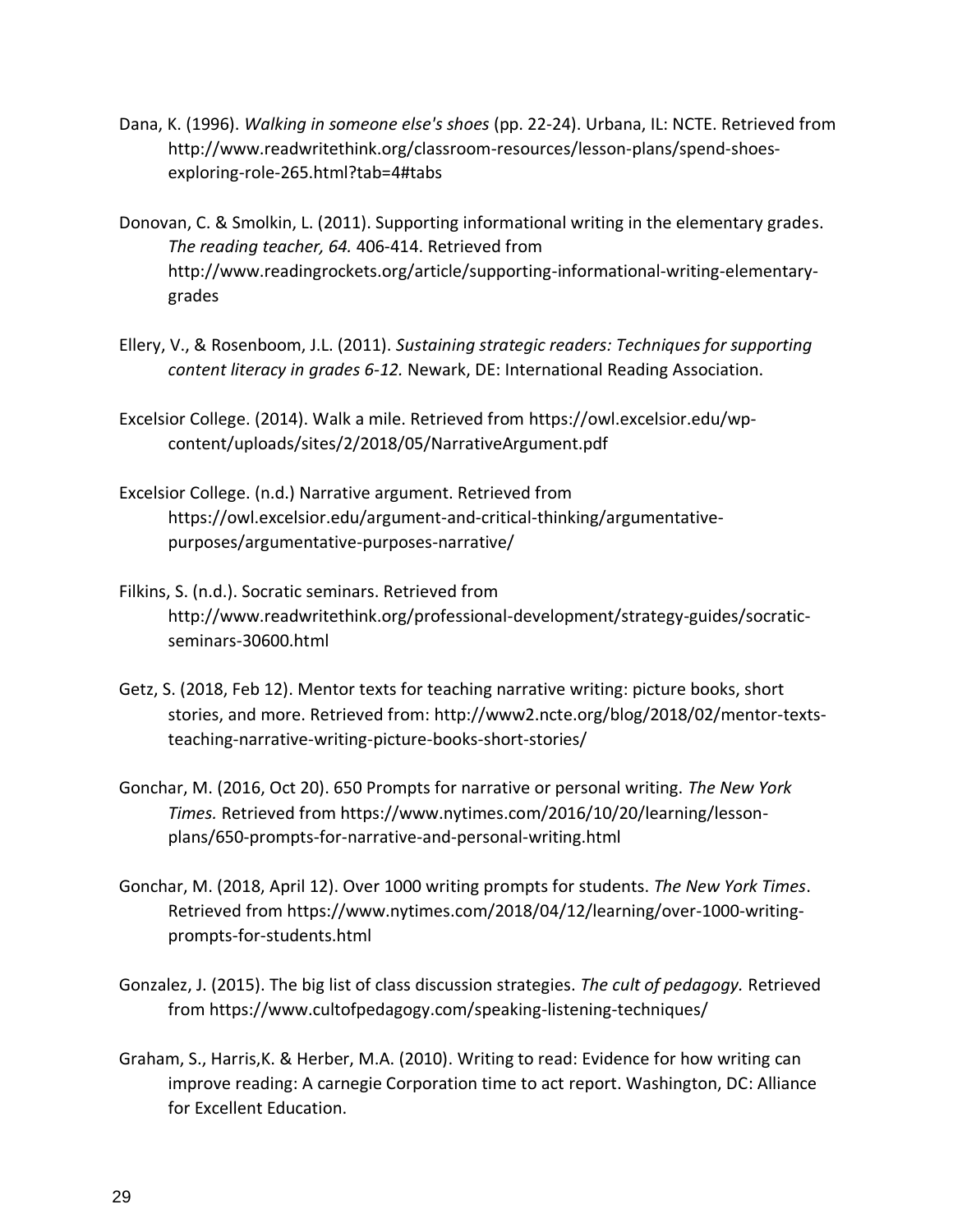- Haven, K. (2007). *Story Proof: The science behind the startling power of story.* Libraries Unlimited.
- Kentucky Department of Education. (2012). Addressing three modes of writing Kentucky core academic standards in the 21st century tips for understanding standards.

Kentucky Department of Education. (2019). *Kentucky Academic Standards*.

- Kentucky Department of Education. (n.d.). Retrieved from https://education.ky.gov/Pages/default.aspx
- Kentucky Department of Education. (n.d.). Writing in the classroom. Retrieved from https://education.ky.gov/curriculum/conpro/writing/Documents/Writing%20in%20the %20Classroom.pdf
- Literacy Design Collaborative. (n.d.). Retrieved from LDC CoreTools Library https://coretools.ldc.org/curriculumLibrary

Lunsfurd, A. A, & Ruszkiewicz, J. J. (2010). *Everything's an argument*. St. Martin's.

- Massachusetts Department of Education. (2019). Massachusetts comprehensive assessment system. Retrieved from http://www.doe.mass.edu/mcas/tdd/ela.html?section=other
- Missouri Department of Education. (2017). 4 Point writing rubric. Retrieved from https://dese.mo.gov/sites/default/files/curr-ela-gl-asmt-scoring-guide-argumentativegrades-6-8.pdf
- NCTE. (n.d.). 7 Narrative writing activities. Retrieved from https://secure.ncte.org/library/NCTEFiles/Resources/Books/Sample/00465Chap07.pdf
- NCTE/IRA. (2015). Argument, persuasion, or propaganda. [PDF file]. Retrieved from http://www.readwritethink.org/files/resources/lesson\_images/lesson829/Argument-Propaganda.pdf
- National Geographic. (n.d.). Graphic organizers. Retrieved from https://www.nationalgeographic.org/topics/graphicorganizer/?q=&page=1&per\_page=25
- National Public Radio. (n.d.).Story corps. Podcast retrieved from https://www.npr.org/podcasts/510200/storycorps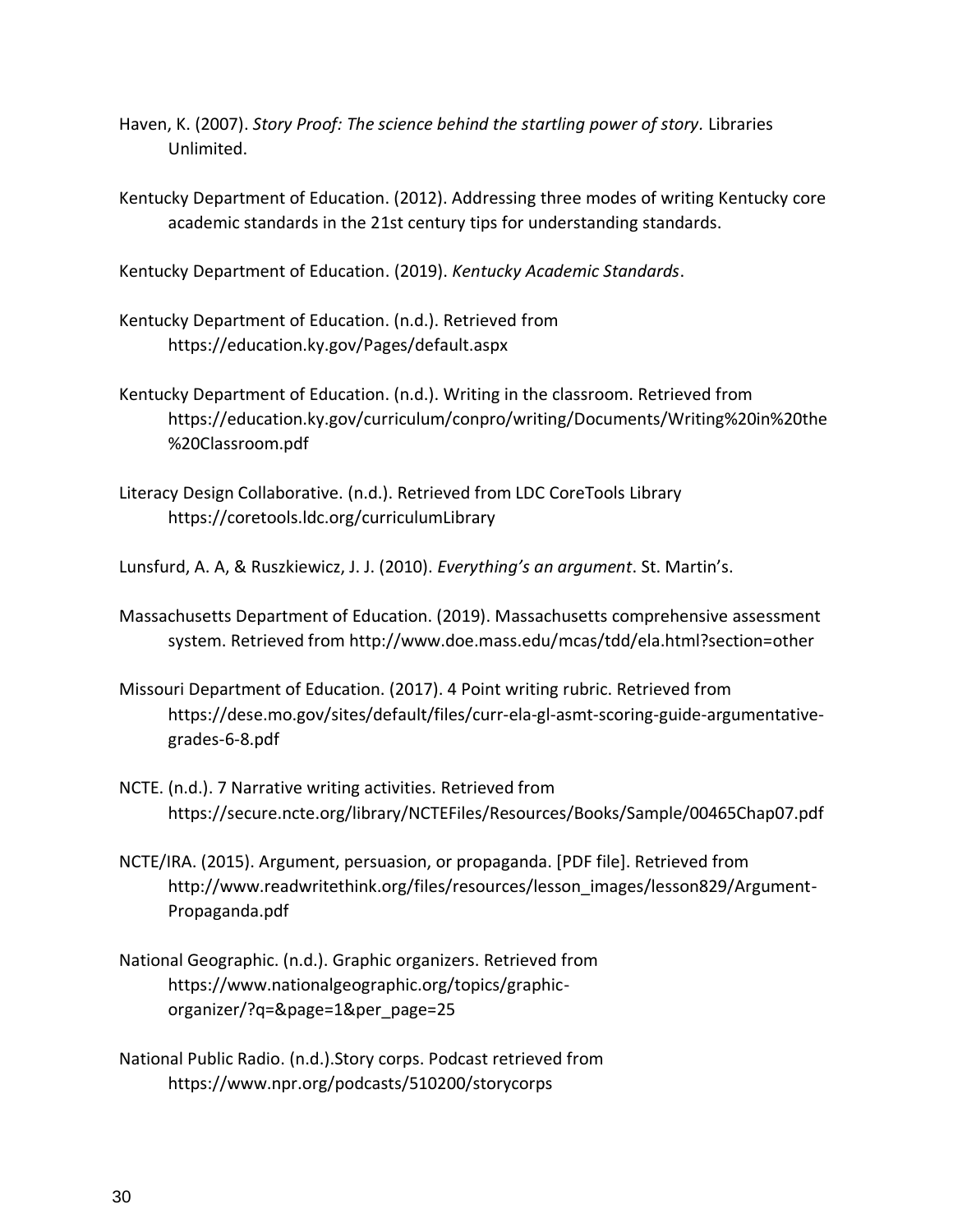- Neubert, G. A., and McNelis, S. J. (1990). Peer response: Teaching specific revision suggestions. *English Journal*, *79*(5), 52-56.Retrieved from http://www.readwritethink.org/classroomresources/lesson-plans/peer-review-narrative-122.html
- Neubert, G. (1990). Specific revision suggestions. *English Journal* (52-56). Retrieved from http://www.readwritethink.org/classroom-resources/lesson-plans/peer-reviewnarrative-122.html
- O'Keefe,A. (1996). *Motivating writing in middle school*. NCTE. Retrieved from http://www.readwritethink.org/classroom-resources/lesson-plans/picture-worththousand-words-116.html
- Ohio Department of Education. (2018). English language arts argumentation writing rubric grades 6-12. Retrieved from https://oh.portal.airast.org/core/fileparse.php/3094/urlt/ELA\_Rubric\_Argumentation\_G 6-12.pdf
- Ohio Department of Education. (2018). English language arts informative/explanatory writing rubric grades 6-12. Retrieved from https://oh.portal.airast.org/core/fileparse.php/3094/urlt/ELA\_Rubric\_Informational\_G6 -12.pdf
- Olness, R. (2005). *Using literature to enhance writing instruction: A guide for K-5 teachers*. International Reading Association.
- Peha, Steve. (2005). Learning across the curriculum. Retrieved from https://ttms.box.net/shared/static/f4idbkhb8c.pdf
- Peha, Steve. (2002). The writing teacher's strategy guide. Retrieved from https://www.ttms.org/PDFs/01%20Writing%20Strategy%20Guide%20v001%20(Full).pdf
- Philbeck,K. (n.d) Retrieved from http://www.kellyphilbeck.com
- Read Write Think. (2019). Graphic organizers. Retrieved from http://www.readwritethink.org/search/?resource\_type=18&type=34
- Read Write Think. (2020). Research building blocks: "Cite those sources!" Retrieved from http://www.readwritethink.org/classroom-resources/lesson-plans/research-buildingblocks-cite-158.html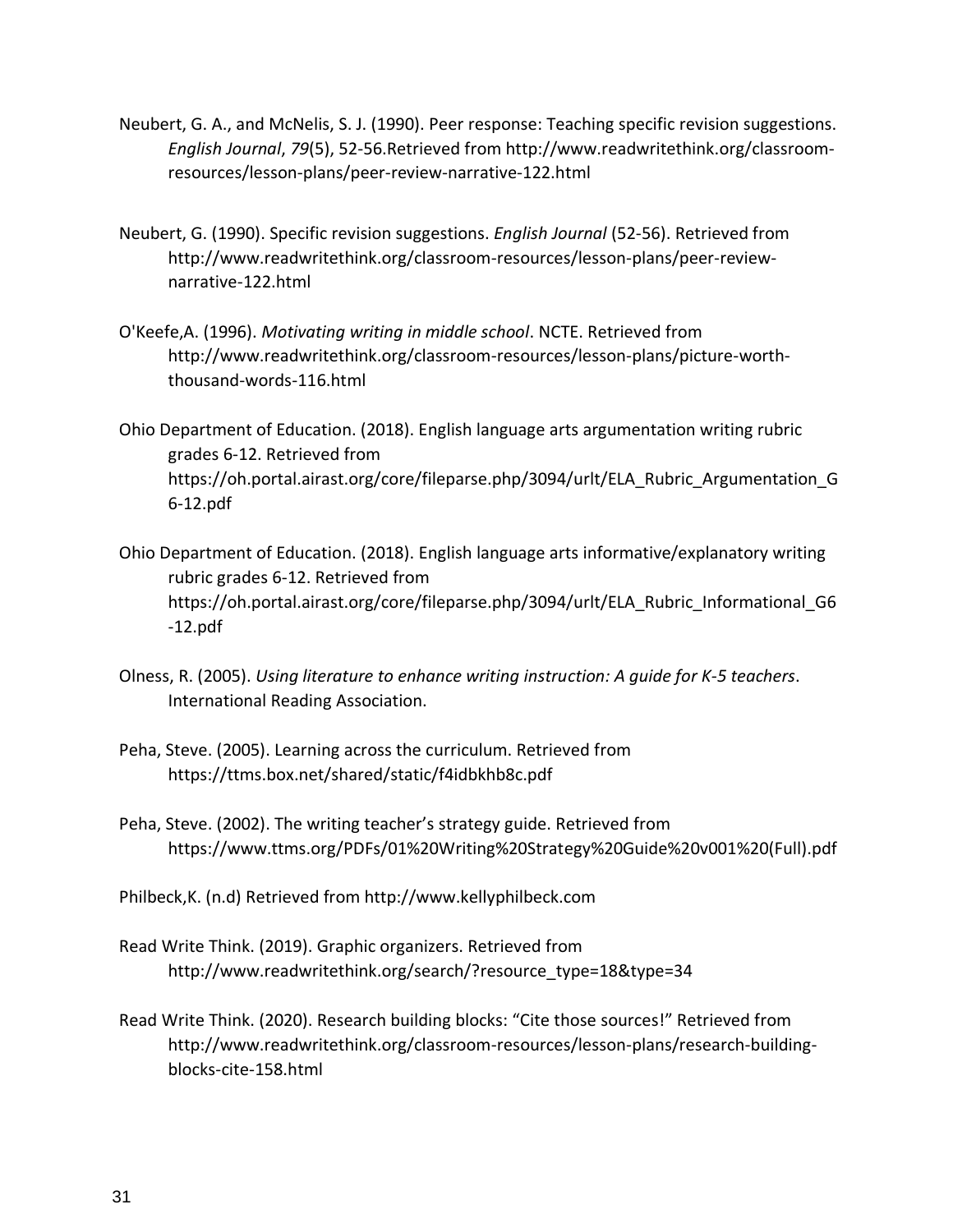- Smagorinsky, P, (1987). *Explorations: Introductory activities for literature and composition (pp. 7-12,* 13-14). NCTE. Retrieved from http://www.readwritethink.org/classroomresources/lesson-plans/what-revising-connotation-80.html#tabs
- Smith, C.H. (2010). "Diving in deeper": Bringing basic writers' thinking to the surface. *Journal of Adolescent & Adult Literacy*, *53*(8), 668–676. Retrieved from http://www.readwritethink.org/classroom-resources/lesson-plans/show-sentences-30780.html?tab=1#tabs
- St. Petersburg College. (2018). How to write a news article. Retrieved from https://spcollege.libguides.com/c.php?g=254319&p=1695314
- Stanford. (n.d.). Sample small group exercises. *Teaching Commons.* Retrieved from https://teachingcommons.stanford.edu/resources/teaching/small-groups-anddiscussions/sample-small-group-exercises
- Stone Soup. (n.d.). Retrieved from https://stonesoup.com/how-to-submit-writing-and-art-tostone-soup/
- Story Maps. (n.d.). Retrieved from http://www.readingrockets.org/strategies/story\_maps
- Story Sequence. (n.d.). Retrieved from http://www.readingrockets.org/strategies/story\_sequence
- Stucynski, A., Linki, J. R, Novick, R., Spraker, J., Tucci, P., Ellis, D. (2005). Tapestry of tales: Stories of self, family, and community provide rich fabric for learning. Northwest Regional Educational Laboratory. Retrieved from https://www.readingrockets.org/article/inviting-personal-narratives-classroom
- Student Treasures. (2016). Graphic organizers. Retrieved from https://studentreasures.com/teachers-lounge/lesson-plans/#grades-k-12
- Tennessee Department of Education. (n.d.). Writing rubrics 2018-19. Retrieved from https://www.tn.gov/education/assessment/tcap-writing-rubrics.html

The Dog Island. (2003). Retrieved from http://www.thedogisland.com/

The Moth. (n.d.). Retrieved from https://themoth.org/share-your-story

The Teaching Channel. (n.d.) A student's perspective on the writing process. Retrieved from https://www.teachingchannel.org/video/student-perspective-on-writing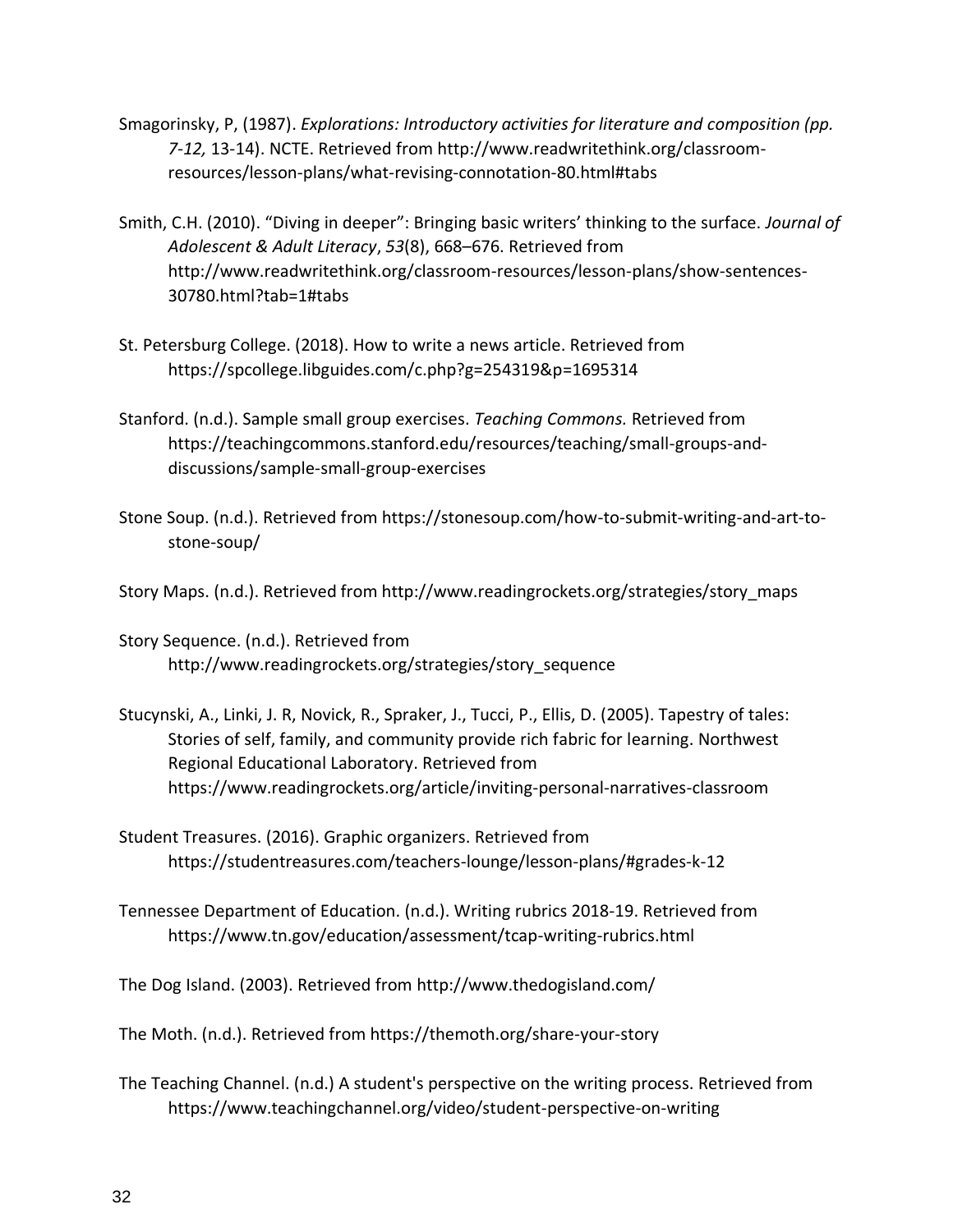- The Teaching Channel. (n.d.). A descriptive writing experience. Retrieved from https://www.teachingchannel.org/video/descriptive-writing-experience
- The Teaching Channel. (n.d.). Five steps to revision: Using warm and cool feedback. Retrieved from <https://www.teachingchannel.org/video/revising-essays-nea>
- The Teaching Channel. (n.d.). Using personal anecdotes to improve writing skills. Retrieved from https://www.teachingchannel.org/video/improve-student-writing-skills
- The Teaching Channel. (n.d.). Writing commentaries: The power of youth voice. Retrieved from https://www.teachingchannel.org/video/writing-commentaries-ypp
- Vincent, T. (n.d.). Creating podcasts with your students. Retrieved from http://www.readingrockets.org/article/creating-podcasts-your-students.
- Way, T. (n.d.). Dihydrogen monoxide research. Retrieved from http://www.dhmo.org/
- Weaver, Jacki. (Artist). (2019, May 29). What luck means now. *The New York Times*. Podcast retrieved from https://www.nytimes.com/2019/05/29/style/modern-love-podcastjacki-weaver.html?rref=vanity
- Wells, J. (2008). It sounds like me: Using creative nonfiction to teach college admissions essays. *English Journal*. Retrieved from https://www.nwp.org/cs/public/download/nwp\_file/13803/and (2).pdf?x-r=pcfile\_d
- Zapato, lyle. (n.d.). Help to save the pacific northwest tree octopus from extinction. Retrieved from https://zapatopi.net/treeoctopus/